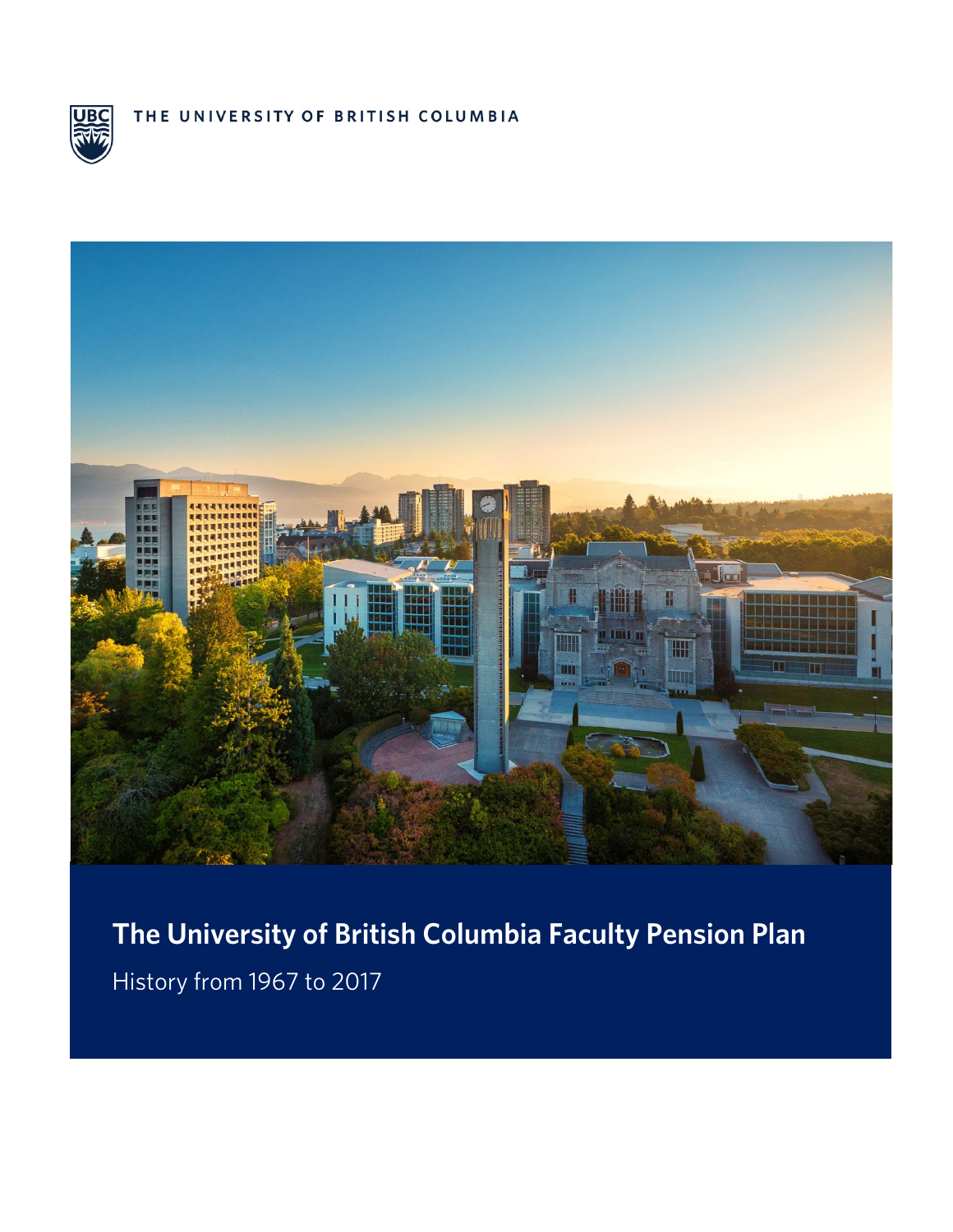## Introduction

The University of British Columbia (UBC) Faculty Pension Plan (FPP) was formally established on April 1, 1967. The fiftieth anniversary of the Plan seemed a good occasion to provide our members with a brief history of the FPP, so they can see the present plan against the background of its evolution over the last half-century. I have been privileged to serve as Chair of the Board of Trustees for fourteen of these 50 years and decided to write this history as a personal project. I am neither a historian by training nor a pension expert, so the likelihood of omissions and inaccuracies is high. It also goes without saying that the content of this publication reflects only my personal views, not those of the other FPP trustees or the staff of the Plan.

I hope that readers of this piece will let me know of any errors or omissions, so that I can correct and update the version of the history that is posted on the website.

*Joost Blom Chair, UBC Faculty Pension Plan*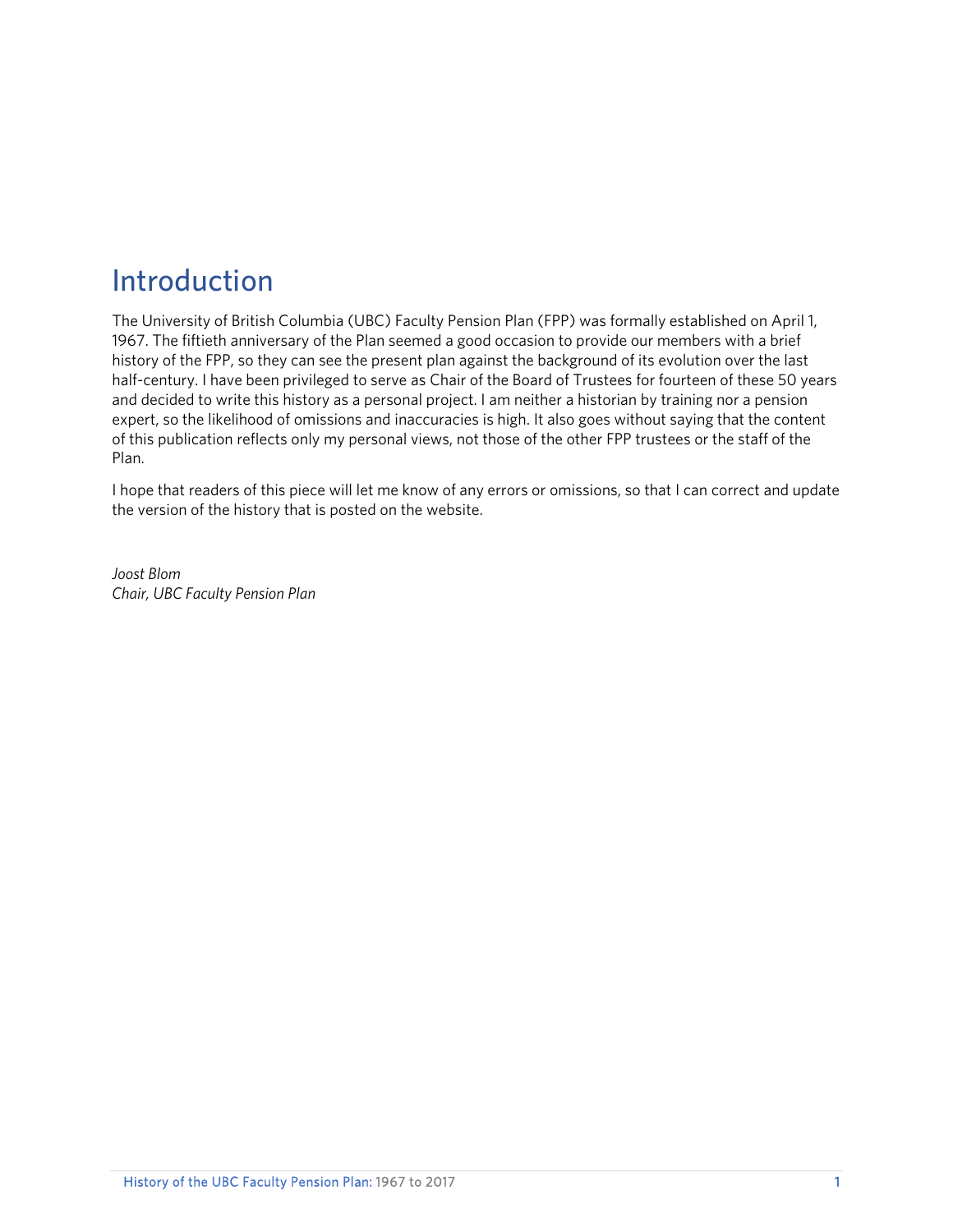## Establishment of the FPP

In the mid-1960s, the rapid expansion of universities prompted thinking about their pension arrangements. At the same time, the federal government was shaping the Canadian pension landscape, partly by establishing the Canada Pension Plan in 1966 and partly by setting up the tax rules that permitted employees to deduct contributions to a pension plan and regulated what pension plans would be eligible for this tax treatment.

Until 1967 members of the UBC faculty received pension benefits through TIAA-CREF (Teachers Insurance and Annuity Association—College Retirement Equities Fund), the major American provider of retirement investment plans for employees in the education and non-profit sectors. The scheme by which faculty and the university each contributed to annuities provided by TIAA went back as far as 1924. $^{\rm 1}$  In the 1950s and 60s other Canadian universities had replaced TIAA-CREF with other arrangements. At one stage in the 1960s there were thoughts of creating a Canadian version of TIAA-CREF to handle pensions at universities nation-wide, $^2$  but in the end each university retained or adopted its own solution.

By the mid-1960s UBC was the last large Canadian university still to have TIAA-CREF as its pension provider.<sup>3</sup> There was a felt need for a thorough assessment of UBC's pension system. In 1964 the university and the Faculty Association set up a Committee on Pensions with members appointed by each. $^4$  In a very full and careful report dated 31 March 1966, $^5$  the committee analyzed three alternatives: retain TIAA-CREF, "Alternative I" (a money-purchase plan with a minimum benefit feature), and "Alternative II" (a defined benefit plan). The committee, whose report was unanimous, proposed the replacement of TIAA-CREF with a new UBC pension plan. It also recommended that a vote of the faculty be taken in which members could indicate their preference as between the status quo, Alternative I and Alternative II.<sup>6</sup> The committee as such expressed no conclusion as between the two alternatives but the faculty members on the committee all endorsed Alternative I.<sup>7</sup> The faculty vote strongly favoured Alternative I and the Committee on Pensions accordingly recommended to the Board of Governors that they approve it in principle, which the Board did in June 1966. At the November Board meeting of that year<sup>8</sup> the full plan text was presented to the Board on behalf of the Committee on Pensions by Dr. Robert Clark, who also held the title of Academic Planner. He prefaced his memo to the Board with a poem:

In May most said they liked the plan, In June the Board agreed. "Bring forth the legal garb That all who sit may read."

No trumpets shall acclaim our work, Deathless our prose is not! But we trust that it expresses The intent of our thought.

The Board approved the text and the FPP was born, with a starting date of April 1, 1967. $9$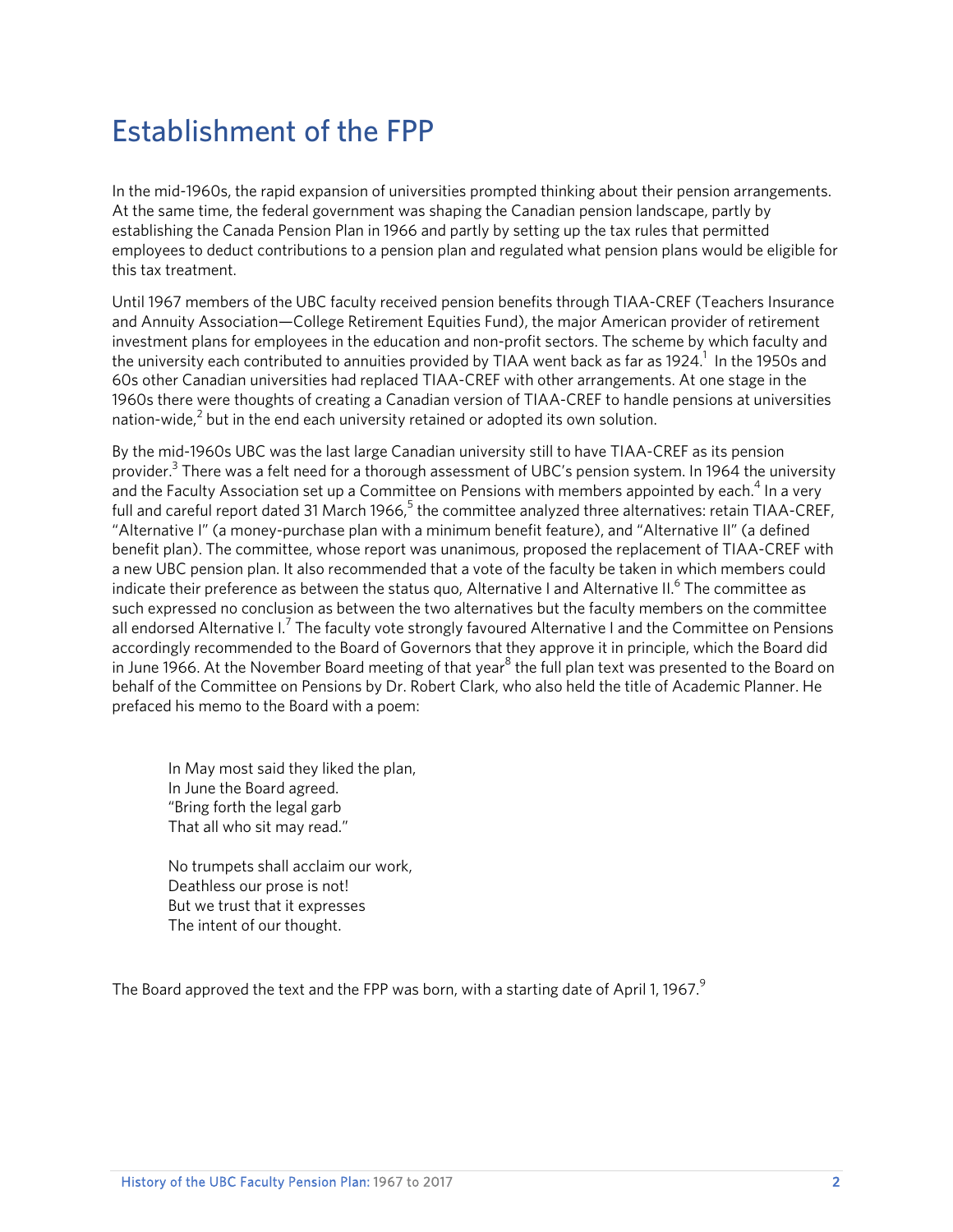## A defined contribution plan

It was unusual in the 1960s for plans to be set up as defined contribution (i.e. money purchase). The norm was, and to a lesser extent still is, defined benefit, in which a member's pension is determined by a formula based on the number of years of service and the member's salary. The FPP is one of very few large pension plans dating from that era to have been mainly defined contribution from the outset. (I say mainly, because there was initially a defined benefit component of the FPP in the form of the minimum benefit option, described below.) Of the other major universities that were going in the 60s, only Western University also adopted a fully defined contribution model. All the other universities had defined benefit plans or some combination of defined benefit and defined contribution.

It is clear from the March 1966 report of the Committee on Pensions that the money purchase pension in Alternative I, which the later faculty vote supported, was seen as attractive because it offered many of the same benefits as TIAA-CREF, which was also a money-purchase plan. Faculty accumulated a pension account that was invested in TIAA funds and then, upon retirement, could use the accumulated amount to buy a variable annuity. This type of annuity was an innovation created in 1952 by TIAA, which set up CREF as a separate unit through which the annuity was offered.<sup>10</sup> The distinctive feature of the variable annuity, which was also built into the FPP, is that the annuitant is guaranteed an annuity for life but the amount of the annuity will vary over time, based on the performance of the underlying investment fund. Annuitants therefore have a measure of protection against inflation, which tends to push nominal investment returns higher than originally projected. They also bear the risk of a decline in their pensions if the fund earns less than the baseline return on which the annuity is based.

The main reason for moving away from TIAA-CREF, as argued in the committee's report, was that Canadian interest rates over many years had consistently been higher than those in the United States, and Canadian investments therefore could be expected in the long run to offer higher returns than the American investments to which TIAA-CREF was restricted.<sup>11</sup> Supplementary reasons were that TIAA-CREF's mortality assumptions were seen as too cautious (and so keeping annuity values too low) and that a university pension plan would probably have lower administrative costs than those that TIAA-CREF charged.<sup>12</sup>

A corollary of making the FPP a defined contribution plan was that it could be set up as a trust almost entirely independent of the university. In a defined benefit scheme the employer is bound to pay pensions at a certain level, regardless of whether the returns on the invested funds are sufficient to cover the promised pension benefits, and for that reason the employer can with reason insist on retaining control over the funds. But under a defined contribution plan the funds can be held independently of the employer, since the employer's financial obligation is limited to making the contributions and the employer has no direct interest in how the fund performs.

Hence the framers of the FPP adopted an independent trust as the vehicle for holding the fund and providing the pensions. The only involvement of the university in the operation of the FPP is the Board of Governors' appointment of four of the eight trustees of the plan, and the requirement that any amendment of the plan must be approved by the Board of Governors as well as the trustees.<sup>13</sup> Part of the motivation for choosing this structure may have been that it offered a kind of bulwark against interference by the provincial government. The Social Credit government of the day had required some of the government pension funds to invest exclusively in BC government bonds, and there was apparently a fear at the time that, if the faculty pension funds were to be the property of UBC, this new, large pool of capital might tempt the government to impose a similar restriction on UBC. Funds held in an independent trust, however, would not be subject to such government control.<sup>14</sup>

At the inception of the FPP in 1967 faculty members who were already contributing to TIAA-CREF were given the option of staying outside the FPP and continuing with TIAA-CREF. As late as 1972 there were still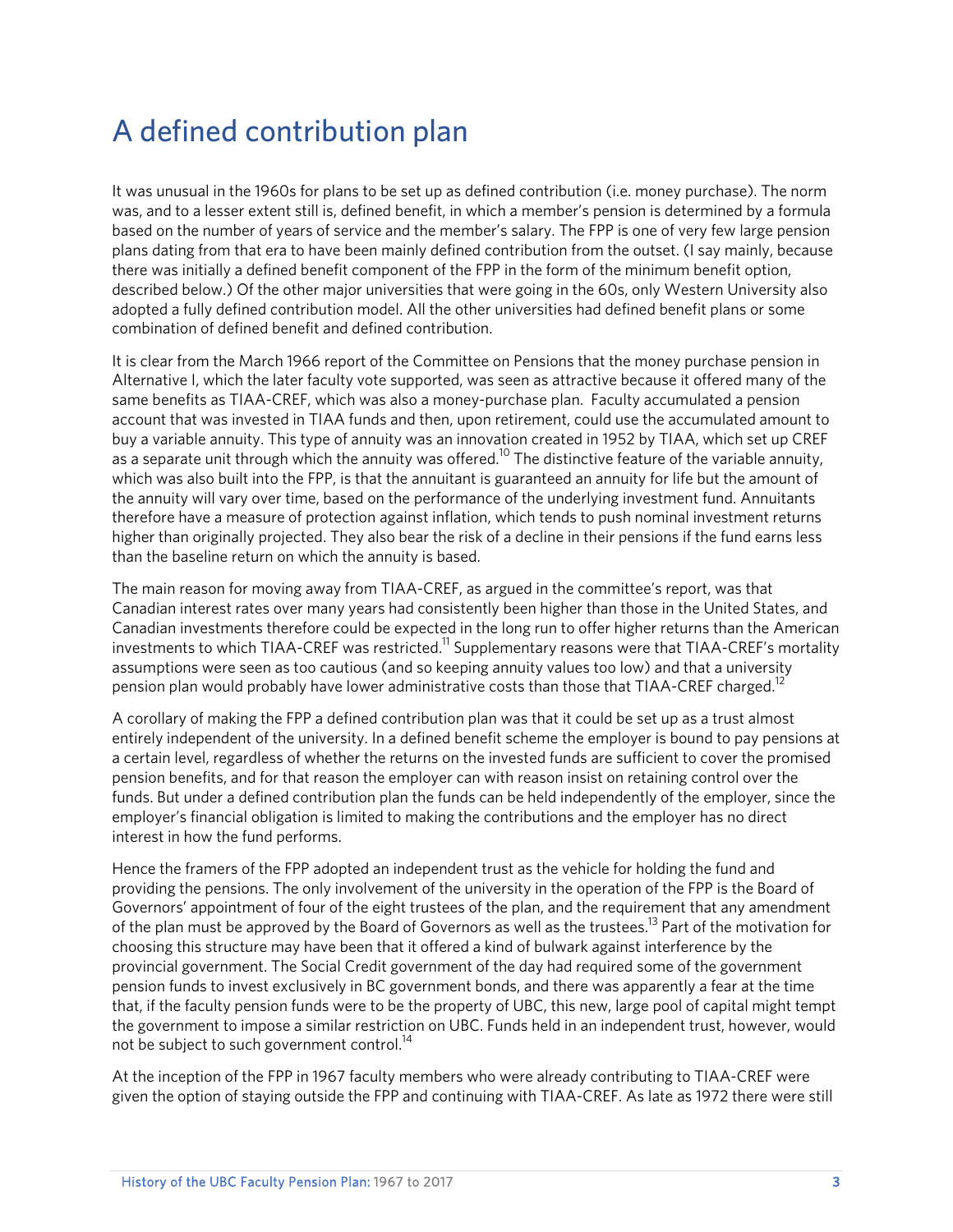faculty members who had opted out of the FPP in 1967 and were still contributing to TIAA-CREF. The 1972 Annual Report said that the Canadian tax authorities had previously announced they intended to exclude TIAA-CREF plans from being Registered Pension Plans, which would maroon those who were still contributing to its plans. The report noted that the de-registration had apparently been put on hold but the university had indicated that those who wished to enter the FPP as of January 1, 1972 could do so.<sup>15</sup> The TIAA-CREF plan was apparently successful in June of 1972 in being accepted as a Registered Pension Plan,<sup>16</sup> but this registration did not last.<sup>17</sup> One issue in TIAA-CREF's continuing to offer pensions to Canadians was that its funds were invested in American securities, and the Canadian authorities eventually adopted a "Canadian property rule" that restricted the proportion of non-Canadian property that a pension fund could hold to 30%.<sup>18</sup>

There were also members who had been with TIAA- CREF for less than five years and so were allowed to withdraw their contributions and transfer them to the FPP, which many did.<sup>19</sup>

The FPP was established some years before the Staff Pension Plan (SPP) for the non-academic employees of the university, which was set up in 1972.<sup>20</sup>. It was structured differently. It is not a defined contribution plan but (to use today's terminology) a target benefit plan. Members' benefits are defined based on length of service and salary, but not absolutely guaranteed. If the SPP's investments fall short of expected liabilities, there must be an adjustment to bring the two into line with each other (hence the "target" qualification). The administrator of the SPP is the university, not an independent board of trustees.

## Original design of the FPP

#### *Mandatory membership*

Except for faculty who opted to stay with TIAA-CREF, membership in the FPP was made mandatory for fulltime faculty. Later on, certain categories of sessional or part-time faculty also became eligible to join the FPP.

#### *Contribution levels*

The single most important element in the FPP's design was, and still is, that it is well-funded. The basic contribution rate is 5% for the member and 10% for the university. That contribution rate had been in place for TIAA-CREF as well.<sup>21</sup> When the FPP was set up the Canada Pension Plan had just been introduced, and both the member's and the university's contribution obligations under the FPP were defined so as to dovetail with the Canada Pension Plan (CPP) contributions that each of them makes.<sup>22</sup> This total savings rate of (including the CPP) 15% of salary (up to the maximum Registered Pension Plan contribution permitted under the tax rules) is high enough to make it very likely that — even bearing in mind the investment risks that are inherent in a defined contribution plan — a satisfactory level of pension benefit can be achieved for members. (This is further discussed below in the Investments section.)

#### *Investment options*

When it started the FPP had a single fund in which members' accounts were invested. This was a balanced fund composed of equities and fixed income securities, though structured somewhat differently from today's Balanced Fund (see the Investments section below). It was not until 1993 that members were offered the choice of allocating some or all of their account from time to time to other sub-funds such as the Equity Fund or the Bond Fund (see Amendments to the FPP since 1967 — Investment options, page 7).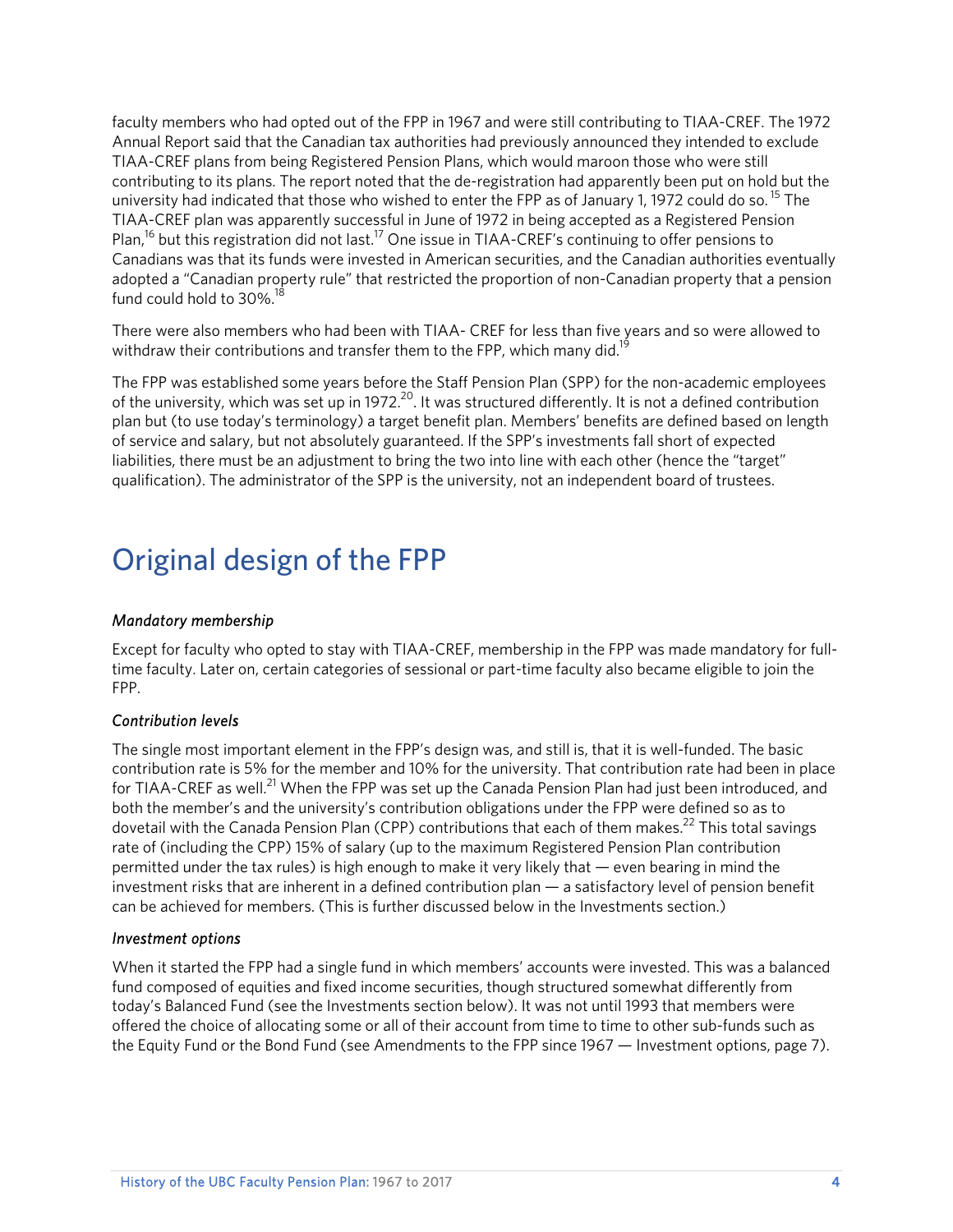#### *Retirement options*

Under the initial set-up of the plan, members who retired were not free to take their account balance out of the plan. Upon taking their pension, members had to choose one or other of two retirement benefits paid by the FPP itself. The money purchase option was to use the balance in the account to purchase a Variable Payment Life Annuity (VPLA). Members could also choose to take the Minimum Benefit Option.

#### *Money purchase option (Variable Payment Life Annuity (VPLA))*

The VPLA, which as noted above was pioneered by TIAA-CREF in the early 50s, works as follows. (Readers who dislike technical details should skip this section.) Start with assuming hypothetically that there were only one annuitant. The dollars in his or her FPP account upon retirement would be set aside as an earmarked chunk of the balanced fund. An annuity would be paid out of that account based upon a baseline assumed rate of return in the fund, which at the FPP's inception was 8%. The monthly pension would be set so that if the fund earns 8% each year, and the member lives precisely as long as the actuarial table (whichever one is used) predicts, the member receives exactly the same monthly dollar amount throughout and the fund is exhausted when the member dies.

Reality makes the calculation more complicated. Two factors are obvious. The fund will not earn precisely the assumed rate of interest and the member will not die precisely on the date indicated by the actuarial table. A third factor, which is less obvious, is that the earmarked fund is owned, not by a single annuitant but by a group of annuitants, with new ones coming in over the years and old ones dying. The pension that a new annuitant gets for his or her dollars must be fair in relation to that of somebody who bought in years ago for a different amount of dollars.

All three factors — the return risk, the longevity risk, and the temporal equity issue — are handled by a set of actuarial calculations that must be carried out every year. Unlike a fixed annuity, where the insurance company promises an individual annuitant a fixed monthly sum for life, the VPLA has a group of annuitants who are, between them, each entitled for life to a share of the total pension income generated by a pooled fund. Money comes into the fund as new annuitants buy in, and as the fund earns returns. Money leaves the fund as pensions are paid. (Money does not leave the fund when an annuitant dies because that annuitant's original contribution has, in principle, been used up.)

The key to the system is that the VPLA annuitants' total pension entitlement is defined in terms of units. Each annuitant purchases his or her units when using the dollars in the FPP account to buy the VPLA. Once the annuity is bought the member's unit entitlement is fixed. The total units in the fund go up as annuitants buy in and go down as annuitants die. So if you add up all the units currently held by all the annuitants in the pool, and you estimate the present (i.e. discounted) value of the total future pension the VPLA fund can support (plugging in the necessary assumptions about future fund returns and annuitant longevity), you can divide the total future pension benefit by the total number of units and that gives you the value per unit of the annuitants' pension entitlement. The monthly payment to each annuitant is defined as so much per dollar of unit value, so for continuing annuitants the monthly payment goes up or down as the unit value goes up and down. At the same time the unit value is the fair price at which new annuitants buy into the VPLA, since the dollars they put into the fund, when converted into units, entitle them to a stream of future payments equal in value (as currently estimated) to the dollars put in.

A principal virtue of the system is that the variable annuity allows the annuitant to keep sharing in the investment performance of the FPP Balanced Fund after retirement. If the fund grows faster than the assumed baseline return and so can support a larger total pension entitlement, the unit value will rise and so will pensions. Especially if inflation becomes an issue, this is some protection against the erosion of the value of the annuitant's pension. Of course the system also means that if the returns are less than the assumption, the pension payout must be decreased as the unit value falls. If experience shows the baseline assumed return is set too high, it can be lowered for new annuitants, and this has happened; see Amendments to the FPP since 1967 — Retirement options — Options for the VPLA, on page 7.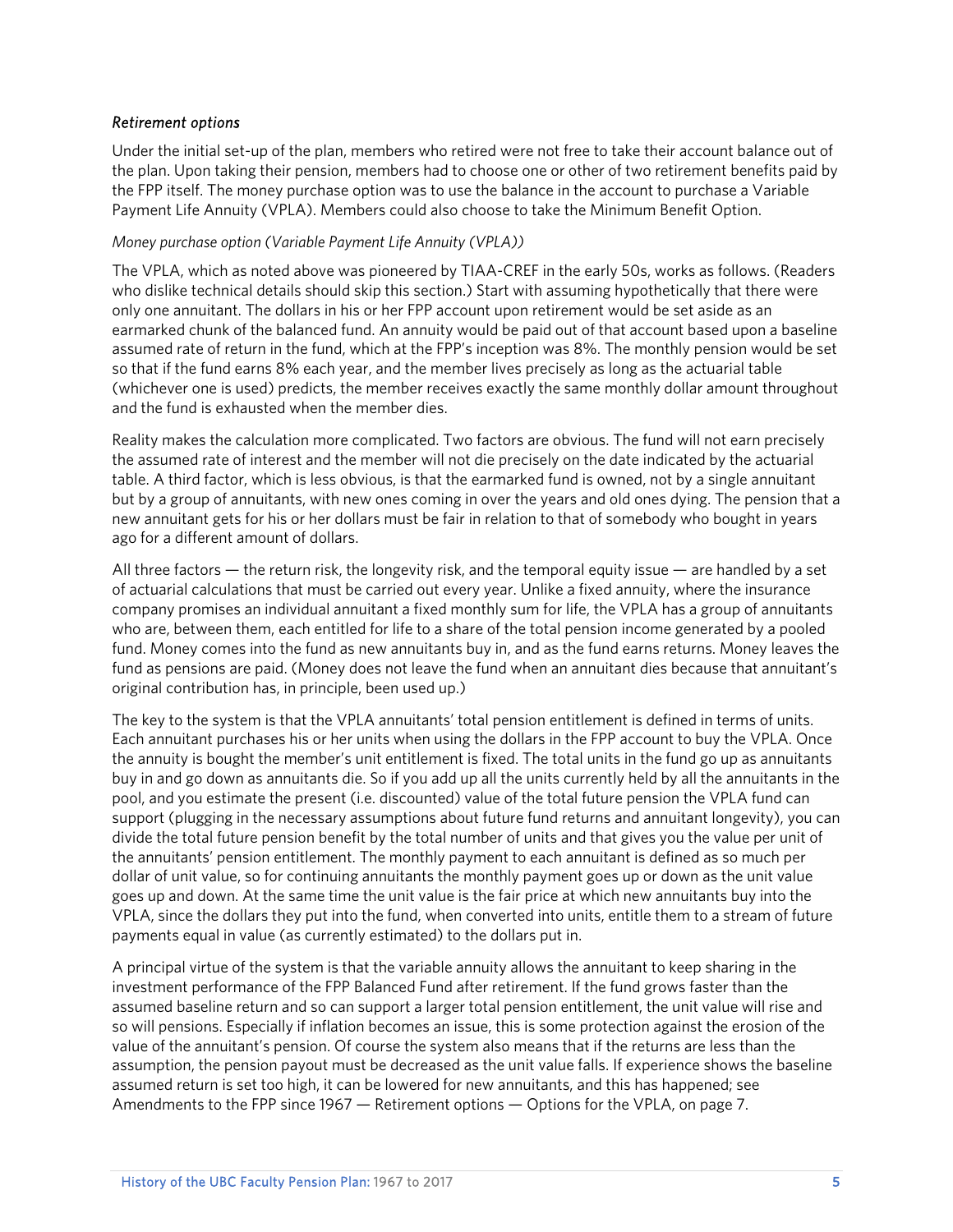The annual recalculation has the further advantage that if longevity assumptions turn out to be inaccurate, because annuitants are living longer (or shorter) than the assumptions indicate, the actuarial table can be adjusted to better reflect the actual mortality experience. This has occurred from time to time over the 50 years, because — happily — VPLA annuitants were, on average, living longer than previously estimated. These adjustments serve the goal of intergenerational equity. Those who retire earlier do not benefit indefinitely from the more pessimistic (in terms of lifespan) actuarial assumptions, and so from higher payout assumptions, that were in effect when they bought into the VPLA.

The VPLA remains uncommon in Canada because federal tax authorities decided in 1988 not to permit registered plans to pay money purchase retirement benefits as an uninsured annuity, which according to their rules a variable annuity was. The FPP and two other plans, which had already implemented variable annuities, were grandfathered. $23$ 

#### *Minimum Retirement Benefit (MRB) Option*

One of the driving forces behind the creation and the shaping of the FPP was that many faculty members in the mid-1960s had accumulated a very inadequate pension entitlement. The problem was especially severe among senior faculty, because salaries had been comparatively low in the early years of their career. In addition, the university's contribution to faculty members' pensions was 5% of salary, not 10%, before 1949.<sup>24</sup> Faculty opinion therefore strongly supported the provision by the FPP of a minimum benefit option, in effect a defined benefit pension. The pension was set at 1.75% of the member's average annual basic salary in the highest five consecutive years, multiplied by the number of years of credited service at UBC. The maximum benefit was 60% of average annual salary.<sup>25</sup> The MRB was indexed to a maximum of 3% a year. (This indexing limit, which was part of the rules for registered plans,  $26$  seems almost generous now but was woefully less than actual inflation in the 1970s and early 1980s. $^{27}$ )

The minimum benefit was defined to include any CPP received, and any benefits from other UBC pensions (mainly TIAA-CREF), so that the cost to the FPP of paying the minimum benefit to retirees who had chosen this option varied from year to year depending on how the TIAA-CREF funds did.

The MRB was funded by active members (current contributors), through a levy of 0.9% of the university's contributions to members' pensions. It was expected in 1967 that the MRB would be fully funded within 10 years, but this was too optimistic. MRB payouts were higher than expected because salaries (and therefore the benefits, which were based on salary levels) were inflating rapidly in the 1970s, though this was offset somewhat by a faster than expected growth in the number of active members.<sup>28</sup> Returns over that period were also not as great as the initial projections. It was not until 1978 that the MRB levy was reduced to 0.33% of the university's contributions,  $29$  and it was finally eliminated in 1984.<sup>30</sup>

From the outset the minimum benefit option was assumed to be a transitional measure, to do justice by faculty who because of their age (bearing in mind mandatory retirement at 65, which stayed in place until 2007) could not contribute to the FPP long enough to build up a decent money purchase pension. It was expected that, as members retired with larger accounts, they would increasingly choose the money purchase option (the VPLA) as the better benefit. And so it proved. In the early years most retirees chose the minimum benefit; in 1975, for instance, 85.4% of benefits being paid were minimum benefits.<sup>31</sup> By 1982, of a total to that point of 222 FPP retirees, 149 had taken the minimum benefit option.<sup>32</sup> Nobody opted for the MRB after 1986 and the MRB option was removed in 1991.<sup>33</sup>

The funds that were allocated to fund the MRB, $34$  together with the earnings on them, eventually turned out to be more than the projected MRB benefits. A total of \$8.6 million of the surplus was distributed in 2000 to the members whose university contributions had been levied to pay for the benefits, a very complex exercise.<sup>35</sup> By 2007 only 34 retirees remained who were receiving MRB benefits.<sup>36</sup> In June 2008 the FPP purchased an annuity from Sun Life for the remaining MRB retirees, which meant that Sun Life took over liability to pay the benefits and the last remaining surplus in the MRB fund could be returned to members in the same way as the \$8.6 million had been distributed eight years earlier.<sup>37</sup>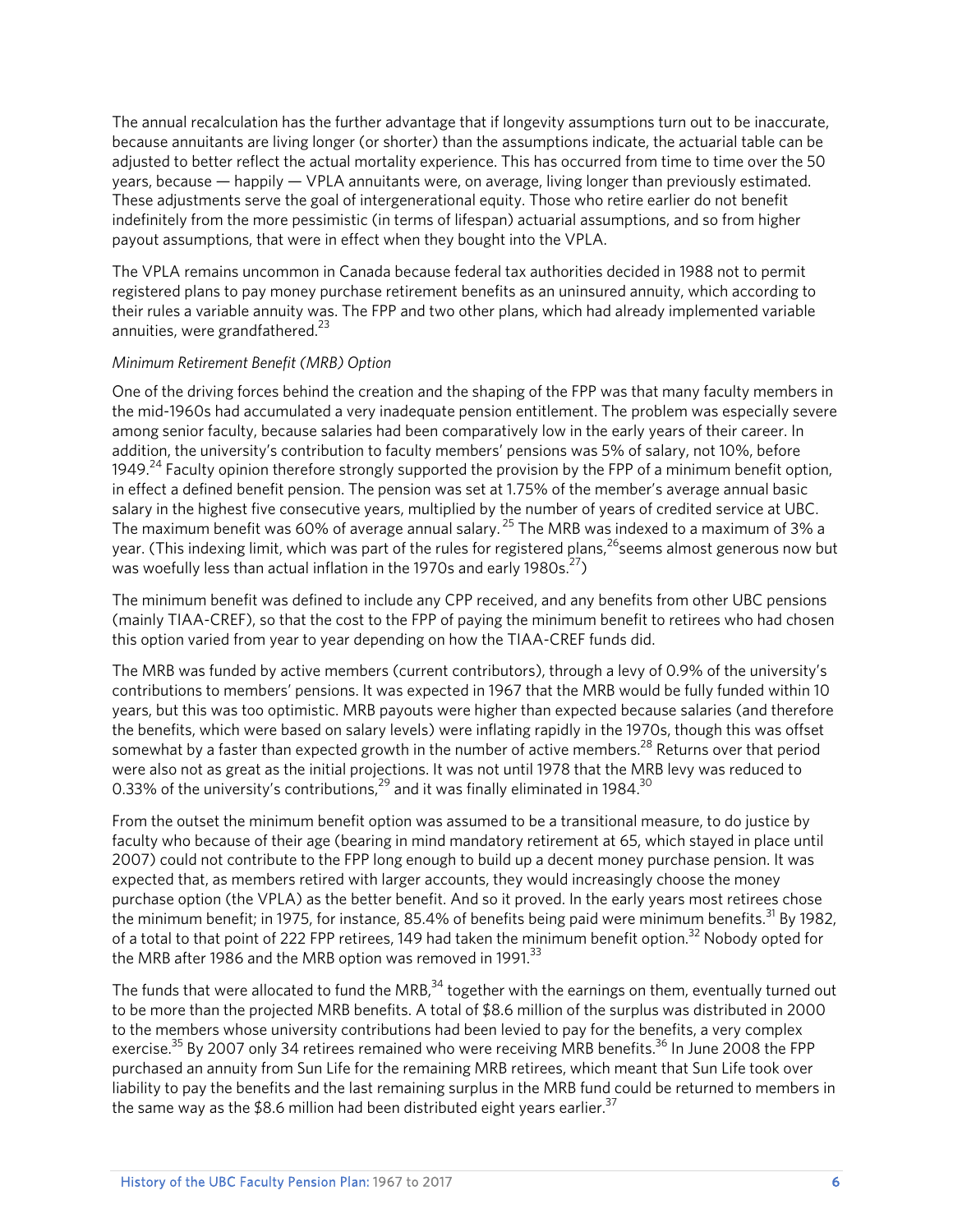## Amendments to the FPP since 1967

This is not a chronological account but is organized by type of amendment.

#### *Investment options*

As already mentioned, at the outset the FPP members were invested in a single fund. (There was a separate, earmarked fund for MRB retirees.) Many defined contribution plans give investment options to their members, but these are typically options to invest in funds external to the plan. The FPP trustees began to think in 1987 about expanding the investment choices for each member by providing sub-funds within the FPP.<sup>38</sup> This was a challenging exercise in itself, and the university and Revenue Canada had to approve any such changes. The process took years. Only in 1993 were members finally offered three new funds to which they could allocate all or part of their accounts from time to time as an alternative to the Balanced Fund (called the Prime Fund for some years). The new funds were an Equity Fund, a Bond Fund and a Money Market Fund (changed a few years later to Short Term Investment Fund or STIF<sup>39</sup>). Except for the last of these, which had no counterpart within the Balanced Fund, each fund was composed of assets that were also part of the Balanced Fund and were managed by the same investment managers. Members could therefore opt to tilt their investments in the direction of equities or fixed income, or put them in the STIF, which offered lower returns but virtually no risk of loss of capital.

The investment options for members have been further enhanced since that first major change. One change was precipitated by the removal in 2005 of the Canadian property rule, which restricted pension funds to a maximum of 30% non-Canadian assets. Because of this rule, the only non-Canadian assets then held by the FPP were foreign equities, mostly US equities. The fixed income assets were all Canadian. The proportion of foreign equities in the FPP was capped at a figure that would keep the FPP compliant with the Canadian property rule. The lifting of the rule meant that the FPP was free to allocate more of its equity assets to foreign equities. This change posed the question of how to structure the Equity Fund as between Canadian and foreign equities. The trustees decided that members should be able to allocate as between the two, and so the Equity Fund was split in 2005 into the Canadian Equity Fund and the Foreign Equity Fund.<sup>40</sup>

The only wholly new investment option introduced since 1993 has been to create the ability to invest in GICs, as a higher-income alternative to the STIF. This option, which uses GICs offered by Sun Life, was introduced in 2012. $41$ 

The ability to allocate investments differently from the Balanced Fund, which remains the default option, is a valuable part of the FPP, even though only a minority of members typically take advantage of it. The pattern has been that fewer than 20% of FPP members ever shift their investments away from the Balanced Fund.

#### *Retirement options*

The biggest changes to the plan have been to the forms in which members could take their benefits after retirement. These changes have by and large come as a result of pension legislation permitting greater portability of benefits.

#### *Withdrawing funds after retirement*

In the early years of the plan, a member who retired could not take the amount accumulated in his or her account out of the FPP upon retirement in order to purchase an annuity from another provider. The member had to take benefits through the FPP. As of 1982 a member could choose to take all of the money out instead of leaving it in the plan.<sup>42</sup> Later on, it became possible to take part of the money out and leave part in the plan.<sup>43</sup> In the 1980s a large majority of members, upon retirement, opted to purchase an annuity outside the plan because the life insurance companies offered annuities at better rates than the rate on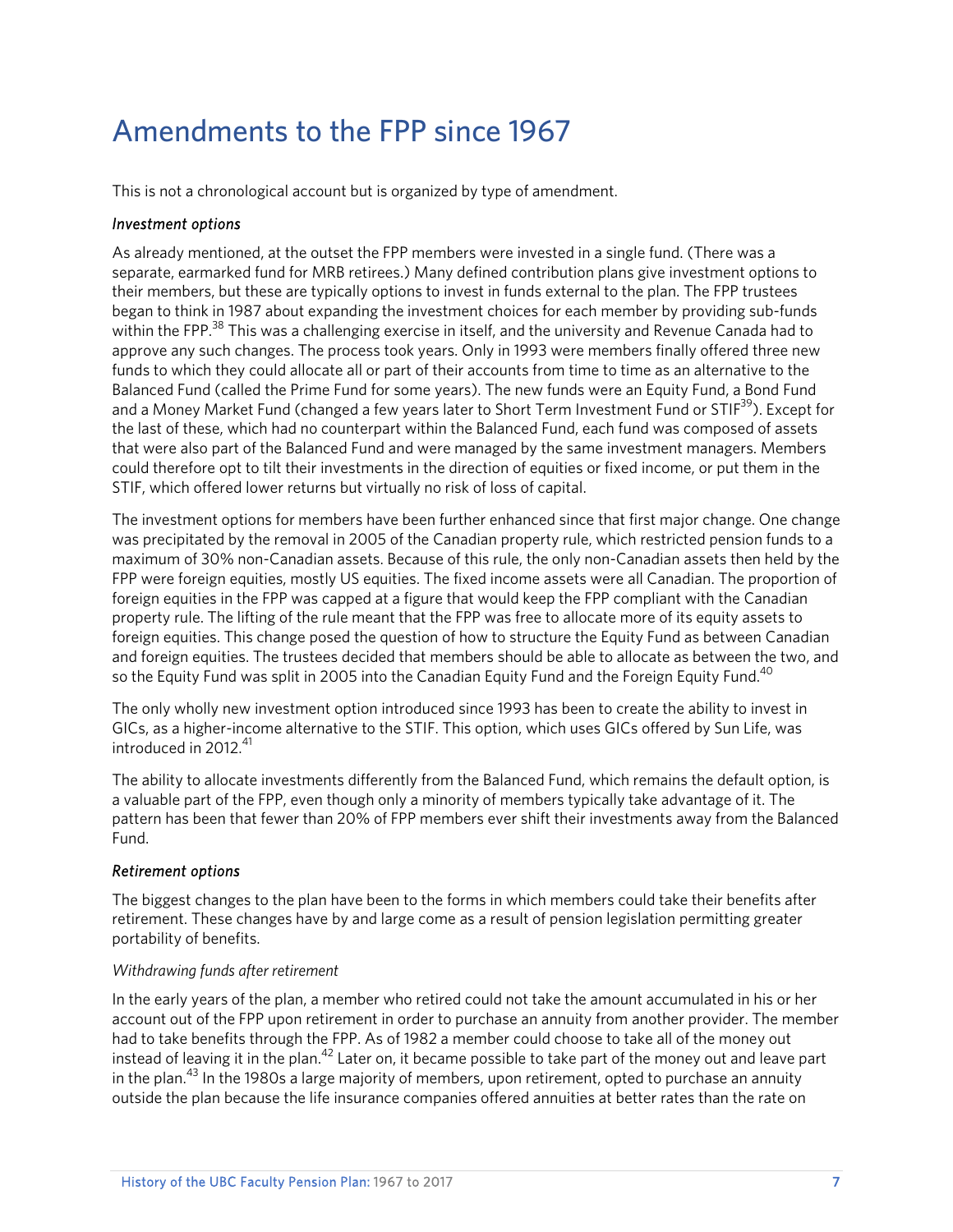which the VPLA was based. Of course the life insurer's annuity was usually a fixed annuity whereas the VPLA offered the prospect of participating in future returns of the FPP fund, but this did not deter members. The 1993 Annual Report noted that of the 313 retirees since 1982 who had exercised the money purchase option, 254 had taken their money out of the plan.44 This trend altered later on because market annuity rates declined and because additional benefit payment options were created within the FPP. Now, typically, more retiring members leave their money in the plan than take it out.

#### *Options for the VPLA*

As noted earlier, the VPLA was structured in 1967 on the basis of an assumed 8% rate of return. This was soon judged to be too high and in 1974 it was reduced to 7%. If the fund (meaning the Balanced Fund, in which the VPLA is invested) has a 7% return over the long haul, the VPLA annuity stays the same over the long haul in nominal dollars. In 1994 the FPP began to offer a 4% VPLA option, which based the monthly payment on an assumed annual return on the fund of 4%. The rationale for creating this option was that it would offer the choice of an annuity that (more or less) kept its real, rather than its nominal, value. If longterm returns are 7% a year, and inflation is around 2% to 3%, the 4% annuitant will get payments that increase over the years and provide a stream of benefits whose real value stays more or less constant.

Whether the 7% and 4% options serve their purposes depends, of course, on whether the long-term returns on the fund are about 7% and whether inflation runs at a modest rate. The latter has been true over the last few decades, but doubts have grown about the former as a long-term assumption. A 7% return was for many years seen as a reasonable estimate of the long-term returns to a balanced investment portfolio, but in recent years, expert opinion has tended to lower the rate of future returns. It is now generally put at 5.5% or 5.75%, for a variety of reasons, some of which have to do with the maturing of developed economies and the aging of their population. Pension trustees have to work with the best assumptions they can. Therefore, the FPP trustees considered in 2016 whether the VPLA options should be shifted to lower baseline assumed returns, such as 6% and 3%. The conclusion was that the behaviour of the existing VPLA options in the expected lower-return environment — mainly a tendency of the 7% option to result in slowly declining nominal-dollar pension payments, since long-term returns in the fund would fall short of 7% would not be so drastically different as to warrant changing their structure at this point. There was also the fact that the VPLA was no longer the only form in which retired members could take their benefits.

#### *Registered Retirement Income Fund (RRIF)- type payments and Life Income Fund (LIF)-type payments*

Revisions of the regulatory rules made it possible, as of 2004,  $45$  to offer two other vehicles within the FPP for taking benefits after retirement. These offer more flexibility than the VPLA. Essentially, both the RRIF and the LIF-type accounts are decumulation accounts (accounts for taking income from accumulated retirement savings) from which the retiree must withdraw a minimum amount each year, defined by the regulations. The main difference between the RRIF and the LIF-type accounts is tied to the "locked-in" rule, which applies to all contributions made after 1992 and the earnings on them. The locked-in funds are subject not only to a minimum but also to a maximum withdrawal rate, the policy being that pensioners should not be able to spend their savings so fast as to run the risk of exhausting them early. Non-locked in funds go into the RRIF-type account, locked-in funds go into the LIF-type account.

Unlike the VPLA annuity, which lasts for life but (subject to a guaranteed minimum term and to survivor benefits) leaves nothing at death, amounts left in these two accounts (RRIF or LIF) when a retired member dies, form part of his or her estate. Also unlike the VPLA, the member continues to be able to allocate the funds in the two accounts among the FPP's investment options, whereas the VPLA is by definition invested in the Balanced Fund.

These two options have proved very popular, although many retiring members still choose the VPLA for some or even all of their pension benefits. Of the 1,040 retirees at the end of 2016 who had kept some or all of their funds in the FPP, 424 were receiving VPLA benefits, 451 were receiving LIF-type benefits, and 540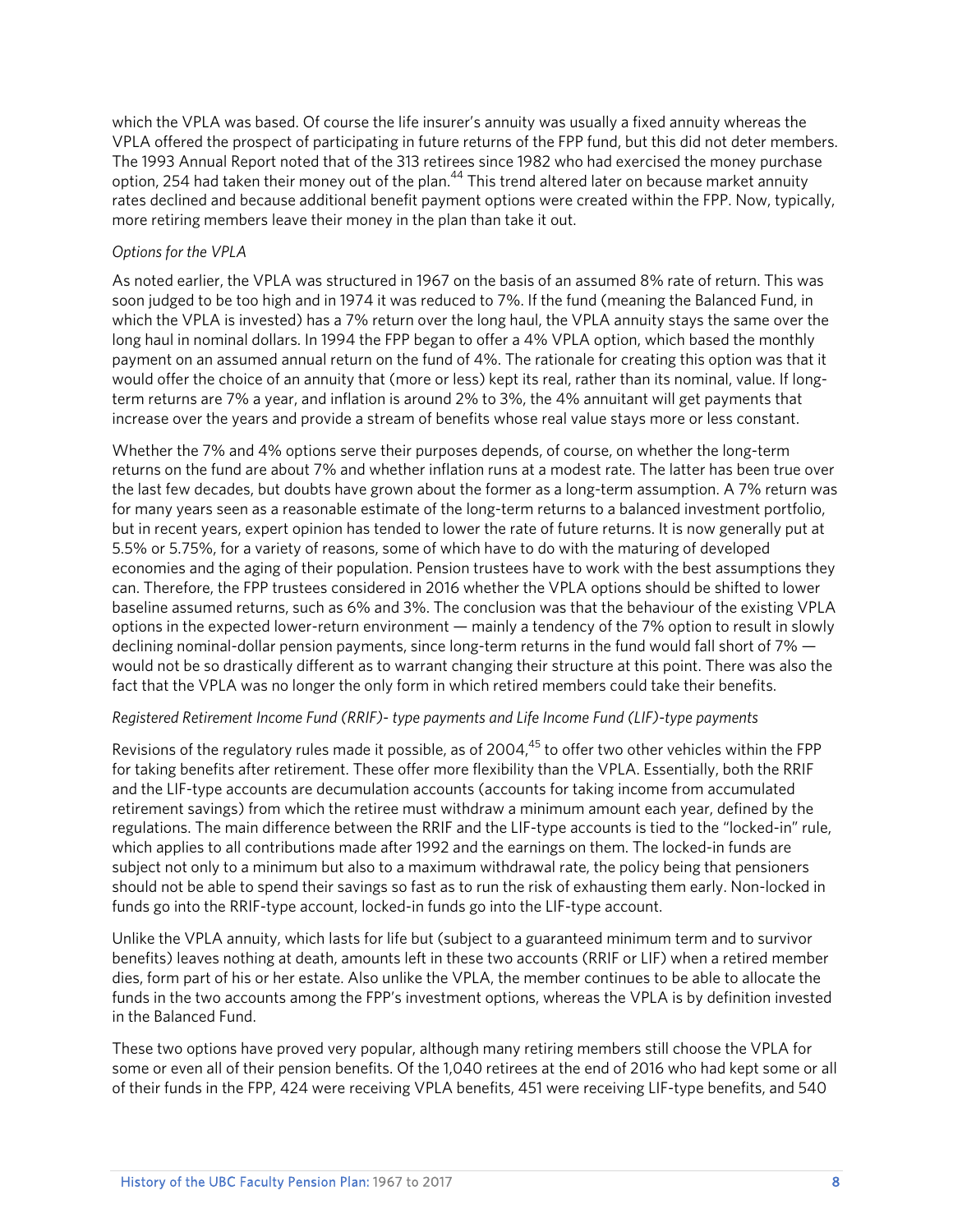were receiving RRIF-type benefits. (Many were receiving more than one category of benefit, so the total adds up to more than the head count of retirees.)

The fact that, after retirement, members can stay in the plan, continue to share in its investments, and have considerable flexibility as to how to structure their pension payments, is relatively rare among Canadian defined contribution plans. It is also widely thought to point in the direction in which other DC plans should go, namely, not only to serve members during their accumulation years but also to continue supporting them in their decumulation years.<sup>46</sup>

#### *Supplementary Arrangement*

Mention should be made of the Supplementary Arrangement. It is not part of the FPP. It is a tax-sheltered fund set up by the university in 1992. It receives contributions from the university where the maximum annual contribution to the Pension Plan, as set by the tax rules, does not allow the university to contribute 10% of the member's salary to the FPP (the usual contribution, leaving aside the CPP credit, that the university makes to a faculty member's pension). This currently cuts in only at a fairly high salary level. In 2017, for example, the maximum Registered Pension Plan contribution (counting both the member's and the university's) is \$26,230, a figure reached for those FPP members who earn more than \$187,298. The "top-up" contribution by the university is credited to the member's account in the Supplemental Arrangement. The funds are invested in an external fund. The earnings credited to each member's account are not taxed until the funds are withdrawn after retirement.

### Membership

The faculty complement grew very rapidly in the 1970s and early 1980s, and then at a slower pace. In its very first year, July 1, 1967 to June 30, 1968 (the FPP later changed its fiscal year to the calendar year<sup>47</sup>), membership grew from 848 at the start of the year to 1,040 at the end.<sup>48</sup> At the end of 2016, there were 3,412 active (currently contributing) members, 1,527 deferred members (no longer contributing because no longer employed at UBC, but not yet drawing a pension), and 1,051 retirees. (This counts only retirees who received benefits from the FPP, not retirees who took all their money out of the plan.)<sup>49</sup>

About 200 faculty joined the plan when UBC Okanagan was set up.<sup>50</sup>

When UBC eliminated mandatory retirement as of May 2007,<sup>51</sup> the FPP did not need to be amended. The plan has always referred to retirement from the university without tying that retirement to any age (except for the minimum age of 55 for commencing benefits under the plan). Those who work past 65 simply stay active members of the plan. The tax rules require, however, that a member stop contributing to the plan and start drawing benefits no later than age 71, even if the member is still working blithely away.<sup>5</sup>

### Governance

From its establishment the overall administration of the FPP has been in the hands of its eight trustees. Four of them are elected by the members and four are appointed by the UBC Board of Governors. Retired members are eligible for election<sup>53</sup> and appointment. *Appendices A and B* provide lists of the board chairs and trustees since the beginning of the plan. The two main changes over the 50 years to the setup of the board of trustees came as part of a general revision of the plan text in 2011. First, the terms for which elected trustees would serve was lengthened from two to four years, and appointed trustees, who had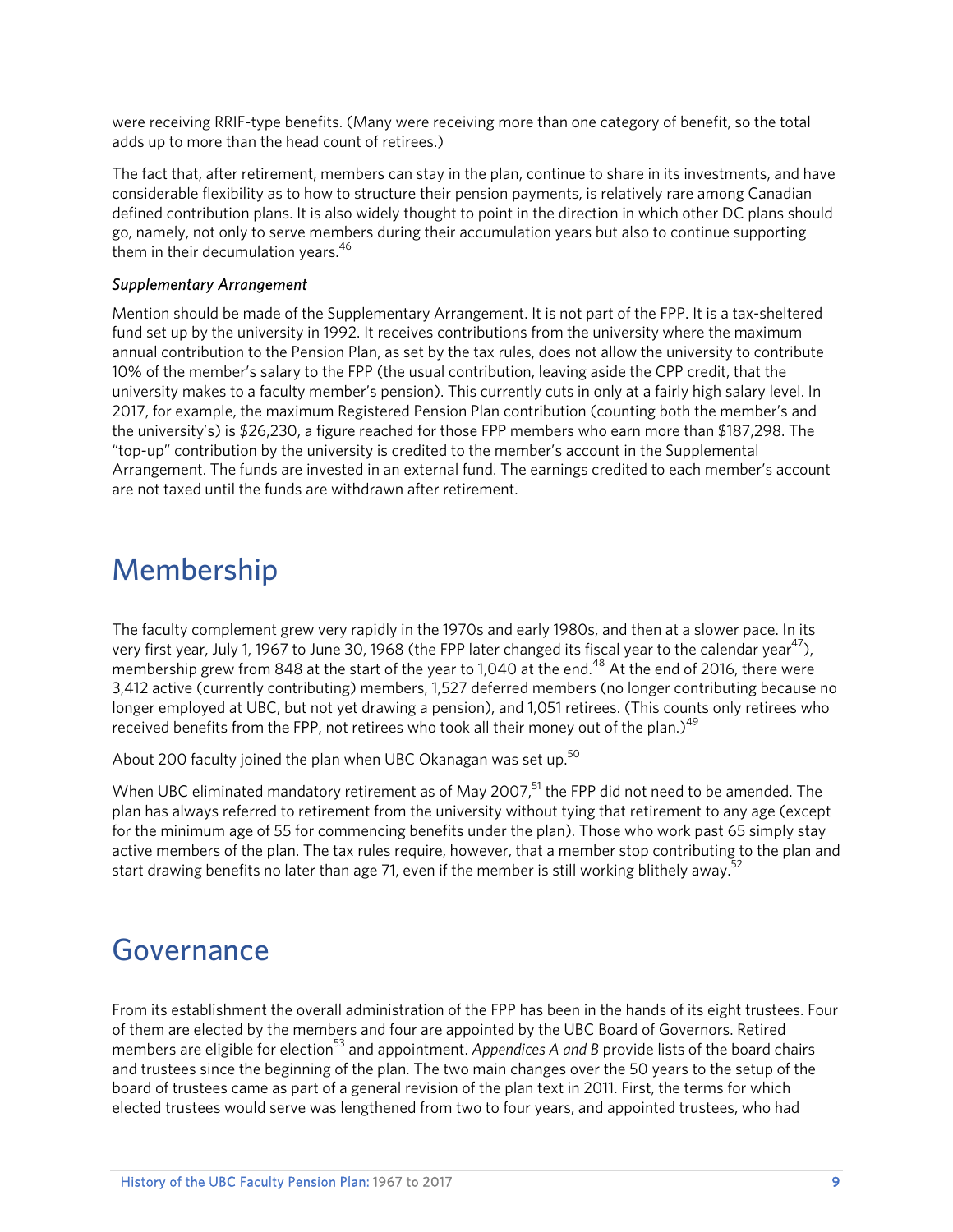previously been appointed without a term, would now also be appointed by the Board of Governors for four-year (renewable) terms. The second change was to remove a rule that one of the appointed trustees had to be a non-employee of the university.

The trustees' organization of their own work has varied from time to time, mainly in relation to delegating particular tasks to committees. In 1994 the board created Investment and Operations Committees that would take the lead in relation to those two aspects of the board's work.<sup>54</sup> By the early 2000s, however, the board preferred to operate as a whole and no longer had these committees. Ad hoc committees are struck now and then for particular tasks.

The actual operation of the FPP is the responsibility of the UBC Pension Administration Office (PAO). This, of course, has grown greatly over the 50 years of the FPP and the 45 years of the Staff Pension Plan (SPP), which is also run by the PAO, under the direction of the SPP Board. Some of the PAO staff are exclusively FPP staff or SPP staff, and the rest do work for both plans. The FPP side of the operation currently involves just under 10 full-time equivalent staff.

When the FPP began, the plan was administered by members of the university's human resources and treasury staff as part of their overall responsibilities, but gradually a separate unit came into existence. Until his retirement in 1985 the Secretary of the FPP, which was then the administrative head of the plan, was the Assistant Treasurer of the University. From then on, the Secretary of the FPP seems to have become a fulltime, dedicated position, and by 1993 the position had become Executive Director, Operations. In 1994 the FPP hired its first Executive Director, Investments. Until then the trustees had dealt directly, or through consultants, with the managers of the FPP's investments. The Executive Director, Investments has since then provided in-house investment expertise as a vital support to the trustees' handling of the investment side of their responsibilities. (See the Investments section, on next page).

In 2015 the Executive Director, Operations of the FPP and her counterpart at the SPP both retired, and they proposed that their two positions be consolidated into a single position of Executive Director, Pensions, which was done. In addition, the two plans created an Associate Director, Pensions position to support the Executive Director, Pensions. This amalgamation and enhancement of the top operations structure of the two plans has worked well. *Appendix C* provides a list of executive directors and board secretaries since the plan's inception.

### **Operations**

The details of how the operations side of the FPP has evolved over the 50 years are beyond the scope of this brief account. However, two successive long-term changes are worth noting because they show how new solutions have had to be found for the challenges posed by the huge growth of the FPP (and the SPP) over the decades. The plan began in the world of paper and (at best) punch cards. Then computers began to come on the scene and, like the rest of the pension industry, the FPP had to integrate them into its operations. In the 1991 Annual Report the trustees noted that a new pension administration system would be introduced,<sup>55</sup> and the next year's report announced that a firm had been retained to design and provide to the FPP a new Pension Administration System.<sup>56</sup> By the following year, the new system was in place.<sup>57</sup>

The in-house administration system needed continual upgrading, and the 2008 report referred to a complete redesign.<sup>58</sup> Eventually, however, the cost and complexity of running the in-house system reached a point at which the trustees had to decide whether it made more sense, both financially and operationally, to outsource part of the administrative function rather than make major new investments in the in-house system. With the help of external consultants, the trustees decided that, on balance, the required financial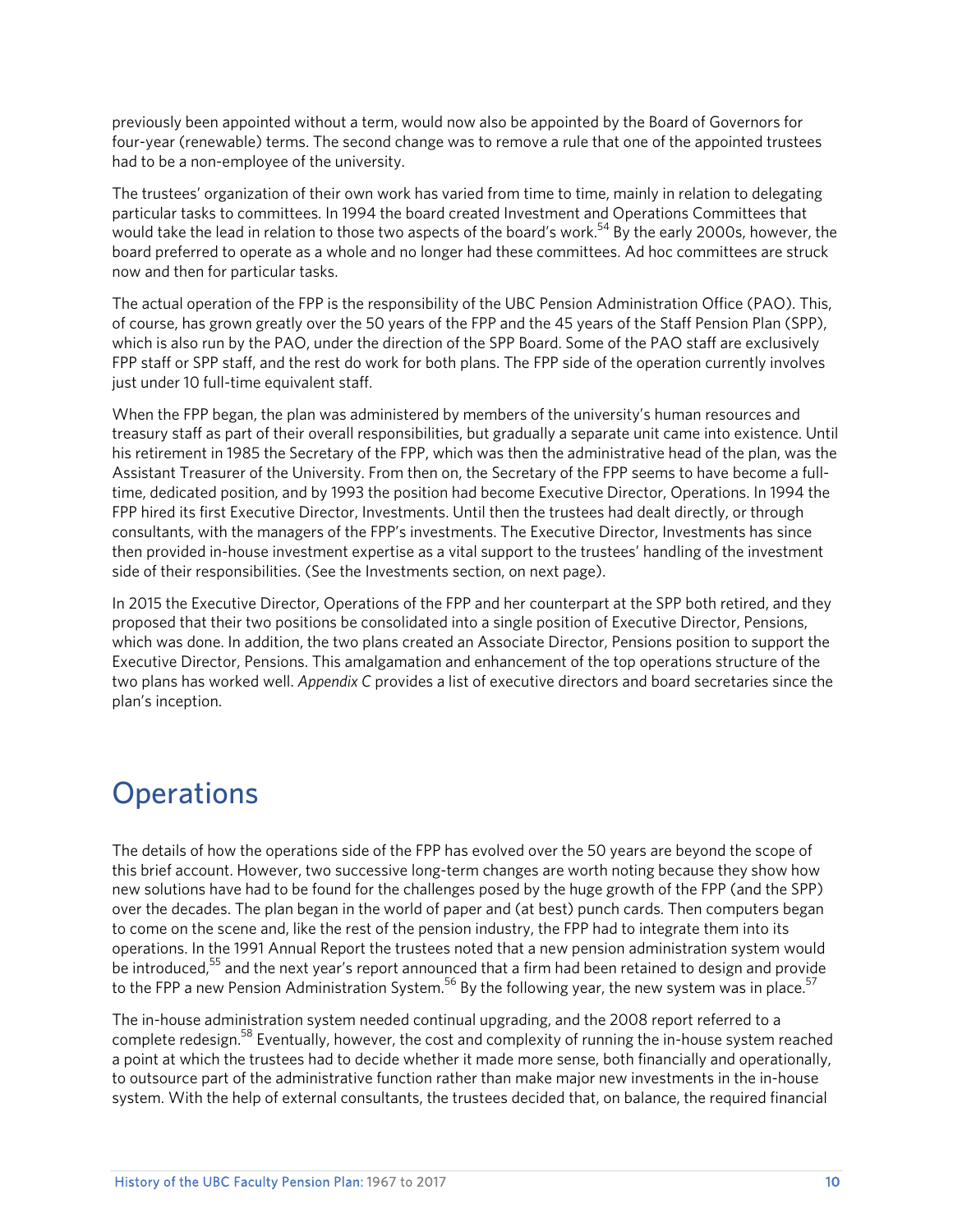commitments and the operational risks of sticking with the in-house system were too great. The recordkeeping side of the operation would be outsourced. Sun Life was chosen in 2014 to provide the record-keeping functions for the FPP. This function had to be integrated with the PAO's administration of the plan, a very intricate process that was successfully concluded by mid-2015.<sup>59</sup> The technological capability that Sun Life added to the FPP has been a benefit to members. To name only one improvement, the various investment funds (Balanced, Canadian Equity, Foreign Equity, and Bond Fund) can now be valued on a daily rather than a monthly basis, which greatly streamlines the process by which members can reallocate their accounts as between the funds.

Sun Life's role is limited to recordkeeping and to acting as custodian (that is, repository) for the FPP's investments. The asset classes in which the FPP is invested, the selection and monitoring of investment managers for each of those classes, and the structuring of the various fund options available to members are still the responsibility, as they have always been, of the FPP trustees. The PAO continues, as before, to be responsible for assisting members with any FPP issue aside from routine inquiries and instructions about members' accounts that Sun Life can handle.

On the subject of member communications, the first reference to using the internet to communicate with members occurs in the annual report of 1997.<sup>60</sup> The FPP website has been continually enhanced since then, and Sun Life's website is now also part of how members get informed about, and get in touch with, the FPP.

### Investments

When all is said and done, the performance of the FPP's investments is what members think of first when they think of how the FPP is doing. It is also the subject to which the trustees routinely devote more of their time than any other. The scale of the FPP's investments has, naturally, grown exponentially over the 50 years. Not only has the FPP earned returns over that half-century, its funds have been further enhanced by the ongoing contributions to members' accounts. The FPP finished its first year, 1967-68, with a fund of \$1.8 million.<sup>61</sup> After 25 years, in 1992, the fund stood at \$452.6 million.<sup>62</sup> At the end of 2016, the FPP's net assets available for benefits stood at \$2.139 billion. A good part of this represents retired members' money. As members have retired and used their accounts to purchase benefits through the plan, the three accounts out of which those benefits are paid (the VPLA, the RRIF-type account and the LIF-type account) have come to represent just under one-third of the total assets held by the FPP, \$653 million out of \$2.139 billion. Assuming many retirees continue to leave their funds in the plan, this proportion will grow as the ratio of retirees to active and deferred members grows.

The annual returns that the FPP has earned on its investments have, of course, gone up and down from year to year with the markets in which it is invested. These are (in 2017) equities, fixed income, and pooled real estate funds. A table of the historic annual rates of return is available on the FPP website under Investments > Investment Performance > Historical Annual Rates of Return. The best single year's return in the Balanced Fund from 1968 to 2016 was 1993 (22.8% before fees). (Only the Balanced Fund goes right back to 1968. As noted above, the other funds were created in the 1990s.) The worst, not surprisingly, was 2008, the year of the financial crisis, when the Balanced Fund lost 13.00%. (Happily, it had already regained most of this a year later; the 2009 returns (before fees) were 12.48%.) The Balanced Fund has had a negative return in 6 of the 49 years from 1968 to 2016, and (so far!) never two years in succession.

Another table on the FPP website, under Investments > Investment Performance > Average Annual Rates of Return, shows the average annual rates of return for various periods. As of the end of February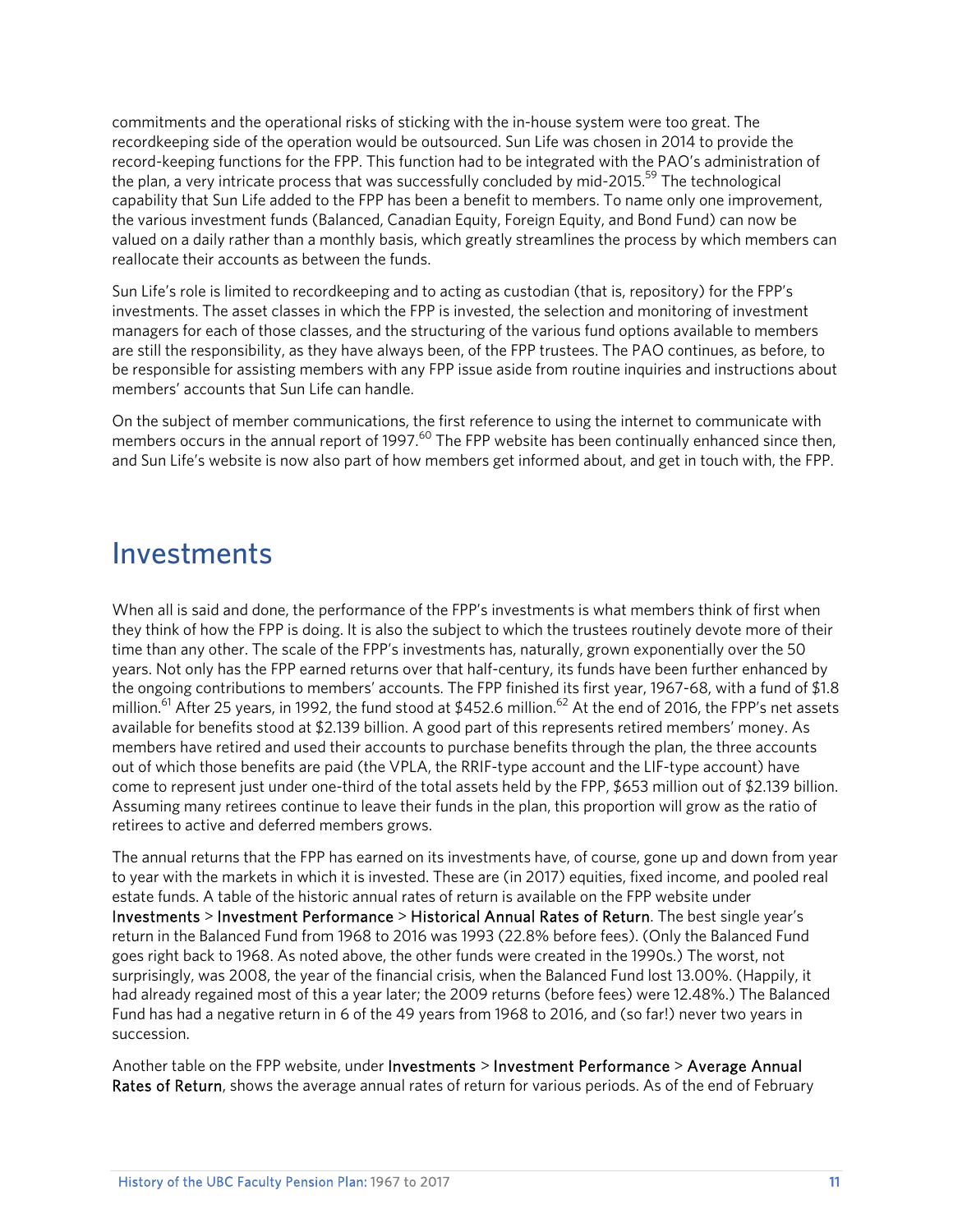2017, the average return in the Balanced Fund over the last 10 years was 6.22% (before fees) and over 5 years, 9.32%.

The trustees' approach to investment policy has inevitably developed over the 50 years. For the first two decades of the plan, the trustees left it to the investment managers to shift between equities and fixed income, depending on the individual managers' view of the markets. The period 1967-87 was one in which these markets gyrated dramatically, with the oil shock of the early 70s being succeeded by a period of high inflation and rapidly rising interest rates, both of which peaked in the early 1980s. In middle of this period, the 1976 Annual Report described the trustees' investment strategy with striking candour: "[T]he approach has been to muddle through a morass of doubt. Being gifted with neither clear sight nor second sight, your trustees have been groping their way through a fog composed of conflicting wisps of information."<sup>63</sup> That was a year in which the fund returned 6.93%, but in which inflation ran at  $7.8\%$ .<sup>64</sup>

The year before, the report noted that the fund's allocation to equities had dropped over two years from 49.4% to 32.5%, partly as the result of the combined decisions of three managers, who were free to reallocate between equities and bonds as they chose.<sup>65</sup> It was also due to an increase in the FPP's investment in mortgages (an asset class no longer held today), which in 1975 comprised 23.9% of the fund.<sup>66</sup> Such sharp shifts in allocation would not happen today without a policy decision by the trustees.

The evolution from asset allocation as a delegated function to asset allocation as a policy choice culminated in 1987. In that year the trustees implemented a new investment structure with target allocations among asset classes, each of which would now be separately managed by one or more specialist managers.<sup>67</sup> This shift had been recommended by a consultant retained to review the FPP's approach to investments,<sup>68</sup> and no doubt reflected larger trends in the industry. It remains the trustees' basic approach. The key decision is which asset classes to include and how much to allocate to each, and that is driven by assumptions about how each type of asset behaves both in the long run and at different points in the business cycle. Every four years or so the trustees take advice from consultants as to the asset mix that provides — on current assumptions — the best combination of return and risk (in the sense of volatility of return). Based on that advice, the trustees decide whether to change the asset weights in its current policy.

The trustees' asset allocation policy is formally reflected in the Statement of Investment Policies and Goals (SIP&G), which is posted on the FPP website under Plan Governance > Governance Policies & Documents. This covers not only asset allocation but the other principles that the trustees believe should underlie their investment decisions. As of January 2017, the long-term policy asset allocation for the Balanced Fund (in s.5.2A of the SIP&G) is 20% Canadian equities, 30% global (US and other foreign) equities, 32% bonds, 8% real return bonds, and 10% real estate. (Real estate, held as a share of a managed, pooled fund of real estate assets, was first included in the fund in 1994.<sup>69</sup>) The actual allocations change, of course, as one asset class outperforms another over a period of time, and if this goes too far the assets need to be rebalanced to bring them closer to the target policy weights. The SIP&G leaves the trustees a broadly defined discretion as to how far is too far in terms of having to rebalance (see s. 5.2B).

After the asset allocation decision, the trustees' major responsibility on the investment side is to select the investment managers and monitor their performance. There are currently 13 managers: 6 on the equity side (3 for Canadian equities, 3 for global equities), 4 on the fixed income side (including real return bonds), 2 for real estate and 1 (Sun Life) for GICs and money market. (See Appendix B of the SIP&G.) The Executive Director, Investments is continually in touch with each of them. The board of trustees meets with most of them annually (some less often) to review their performance and discuss their strategy.

If a manager's long-term performance falls below a certain standard, which the trustees have also set out in the SIP&G (Appendix C of the SIP&G), the trustees must review the manager in question and decide whether to retain or replace them. The criteria are based both on the manager's performance relative to the market index that serves as the benchmark for their asset class, and on their performance relative to an appropriate universe of managers with similar mandates.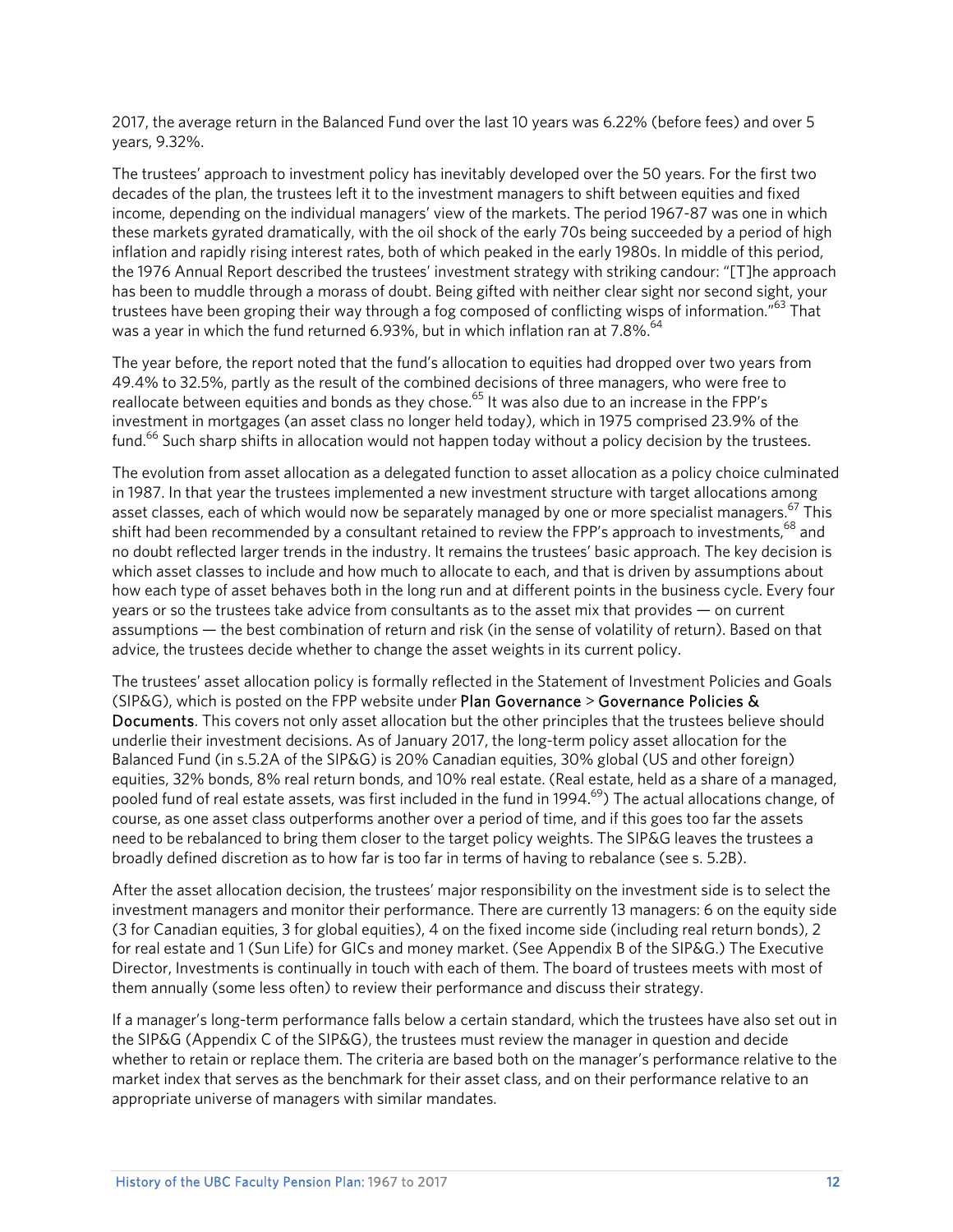The entire apparatus of investment management exists to serve a purpose, namely to meet the objectives of the pension plan. Since a defined contribution plan like ours has no specific guaranteed levels of pension that must be funded, the question is how to define the long-term investment objectives that the plan should meet. The trustees' current definition of those objectives is in the SIP&G (the first part of Appendix A). One is in terms of income replacement ratio. A "typical" member should be able to achieve a "reasonable income replacement ratio (i.e. 50% or higher) based on their final year's salary". The "typical" member is posited as one that has at least 30 years of service, is invested in the Balanced Fund throughout, and will not retire before 65.

The choice of 50% as the minimum "reasonable income replacement ratio" in this objective is a recent one, lower than the previous target figure. The lowering of the ratio is tied to the general lowering, which has been referred to earlier, of expectations for long-term investment returns. Compound interest is hugely significant over a 30 year horizon. A fund that averages 7% returns over that period, which used to be the going assumption, will leave members' accounts a good deal larger than a fund with 5.75% returns, to use one of the numbers currently thought to be appropriate. Those of us who have been part of the FPP over the last 30 years have had the good luck to be collectively invested in a balanced portfolio during a time of almost constantly falling interest rates, which has benefited returns on both equities and fixed income. With interest rates as low now as they can go, and with the structural changes in developed economies that were mentioned earlier, returns over the next 30 years are unlikely to be as high, which is why the industry as a whole is adjusting to a lower-return environment. The target "reasonable income replacement ratio" in the SIP&G has had to follow suit in order to keep the objective solidly based on what is — on the best current opinion — possible.

The other investment objective in the SIP&G has to do with volatility of returns. The objective is "to mitigate the probability of a negative annualized three-year nominal return". (So far there has not been a negative annualized return over a three-year period, but, as investment managers are always careful to say, "Past performance is no guarantee of future results.") This objective is the "risk" side of the picture, as distinct from the "return" side reflected in the first one.

The practical significance of the objectives is that they both inform, to a very significant extent, the asset allocation process that was described earlier in this section.

## Conclusion

The FPP has delivered the primary benefit of a defined contribution pension plan, which is to enable a large pool of investments to be managed at a low cost, in the sense of the cost being a low percentage of the total fund. For the Balanced Fund the total cost of managing the investments and operating the pension plan is about 0.47% of the fund. No individual member could buy the equivalent management services on the market for anything similar to this rate. Lower costs mean higher net returns, and with the compounding effect over the years, significantly higher account balances for members.

Beyond that primary goal, the FPP has features — some dating back to the start, others added later — that make it (so I have learned over the years I have been a trustee) a much-admired plan in the Canadian pension industry. (Its size also attracts respect. The FPP is one of the largest defined contribution plans in the country.) Members have a good set of investment options while they are contributing, and they have a good set of options for how they take their benefits when they retire, either by staying in the plan or by using their funds to purchase an external annuity or retirement fund.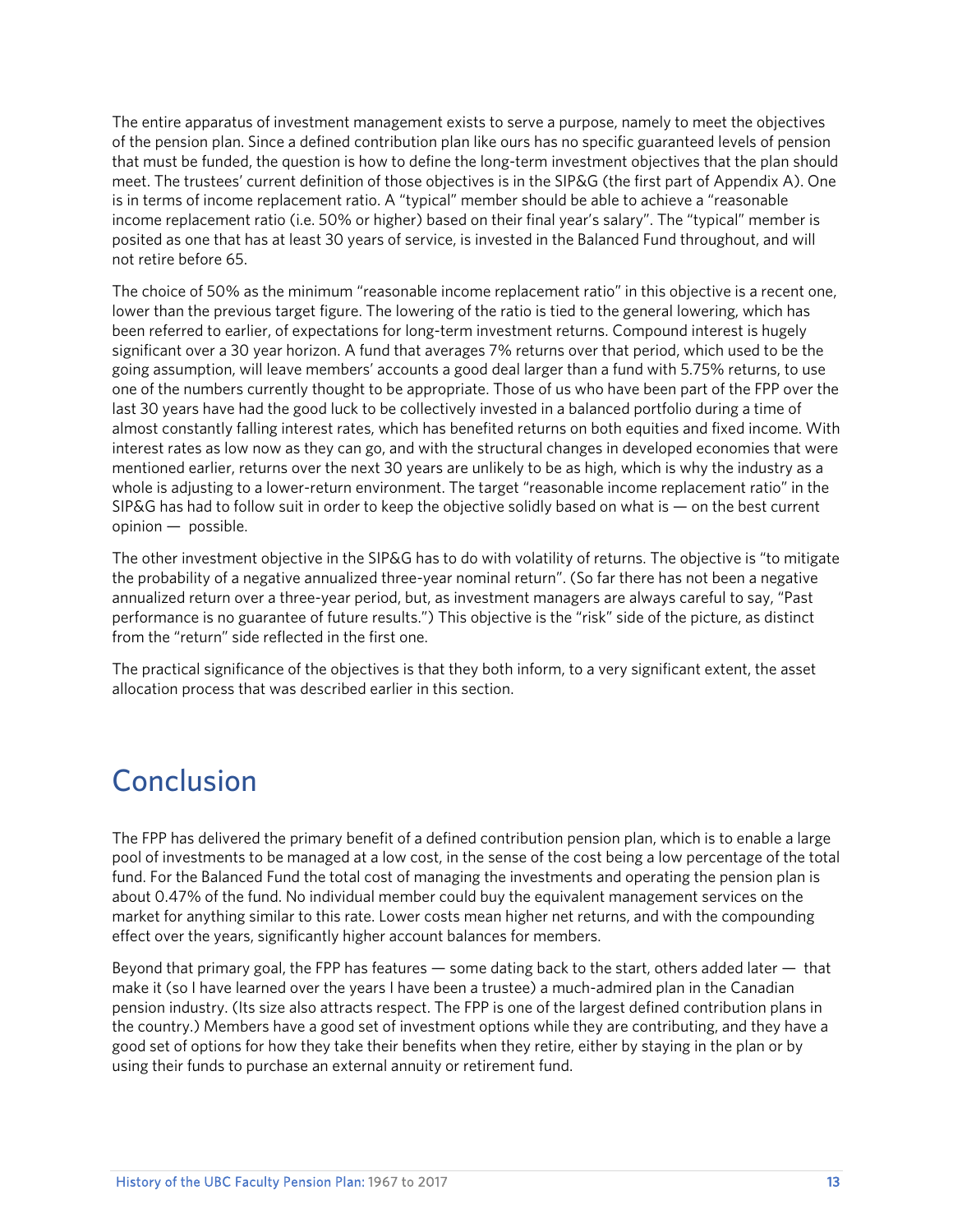The last 50 years have seen the FPP evolve continuously, and it will continue to do so. New investment options may be added, if they offer the members a benefit that the existing options do not. Managers will be replaced. New classes of assets may be added to the funds. New retirement options may come along, if the tax authorities and the pension regulators permit. Still, those who helped set up the FPP 50 years ago would have no trouble recognizing the present FPP as their creation. This historical sketch, I hope, will help to put on record the enormous debt we, the current members, owe to all the trustees, pension office staff and university administrators who over the 50 years have built up a terrific benefit, in every sense of the word, for all of us.

# Acknowledgments

I am most grateful to everybody who helped me gather information on the FPP's history or who had a look at drafts of this piece. Those who assisted me have included, at the Pension Administration Office, Orla Cousineau, Mike Leslie, Debbie Wilson, Kathy Pang, Claudia Chan and Sarah Halvorson. Bertie McClean and Robert Will gave me their recollections of the creation of the plan. My fellow trustees also kindly read over a draft and gave me their feedback. Special thanks to Sarah Pickstone, of the Board of Governors office, who delved into the Board's fifty-year-old files to locate documentation of the genesis of the plan.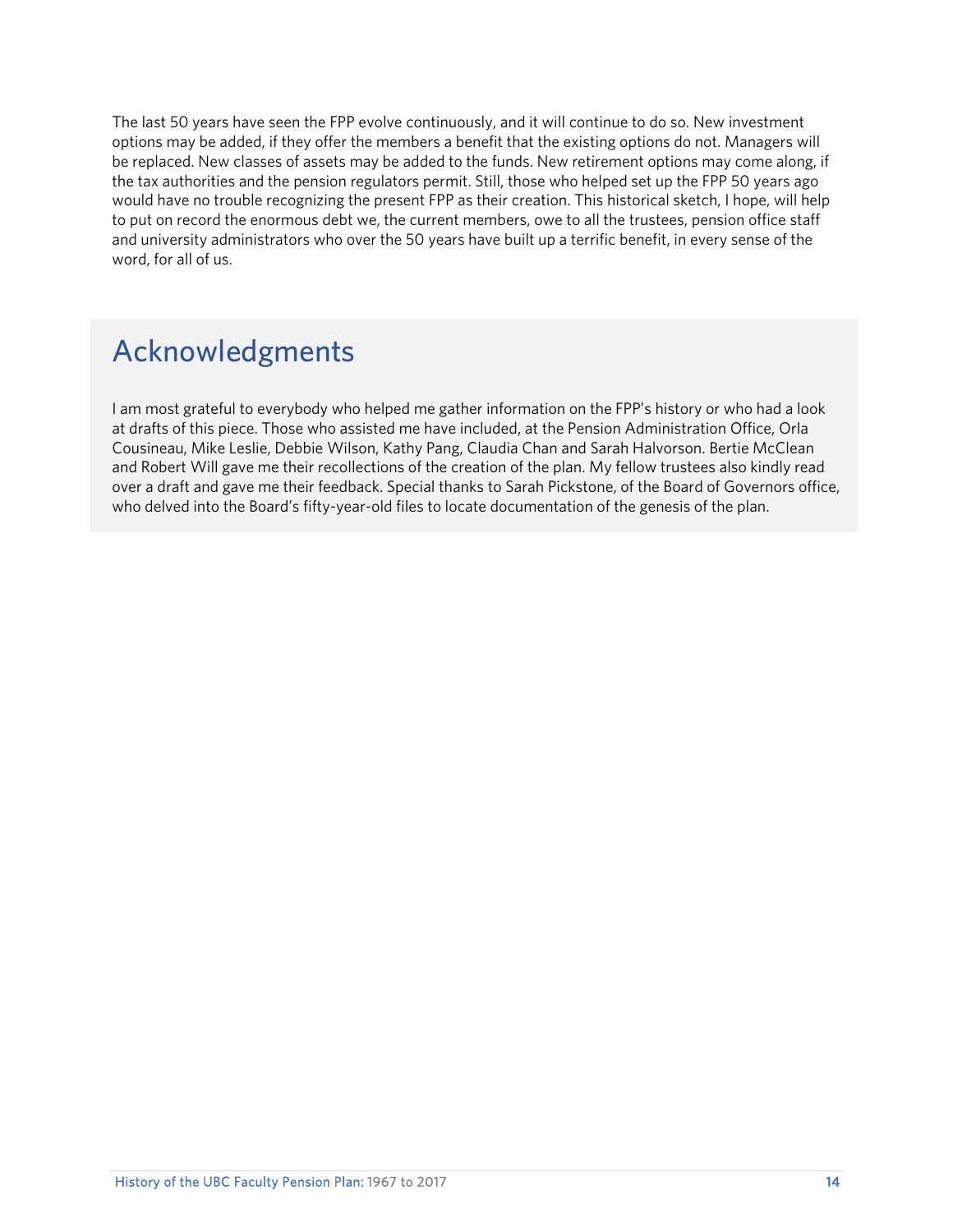# Appendices

### Appendix A: UBC Faculty Pension Plan Trustees since 1967

| <b>Trustee</b>           | <b>Duration</b>          | <b>Trustee</b>        | <b>Duration</b>          |
|--------------------------|--------------------------|-----------------------|--------------------------|
| Leslie G. J. Wong        | 1966 - 1968              | William T. Ziemba     | 1987 - 1988              |
| Allen Baxter             | 1967 - 1987              | Jonathan Kesselman    | 1988 - 1989              |
| Benjamin N. Moyls        | 1967 - 1978              | Patricia Vertinsky    | 1988 - 1988              |
| Donovan Miller           | 1967 - 1967              | Sidney Mindess        | 1988 - 1991              |
| H. Purdy                 | 1967 - 1969              | Anthony Boardman      | 1989 - 1990              |
| J. F. McLean             | 1967 - 1976              | Robert Heinkel        | 1990 - 2019              |
| Peter Lusztig            | 1967 - 1967              | David Walker          | 1991 - 1994              |
| Robert M. Clark          | 1967 - 1977              | Francis Navin         | 1991 - 1992              |
| Albert J. McCLean        | 1968, 1979 - 1995        | Gail Bellward         | 1991 - 1993              |
| J. G. Cragg              | 1968 - 1969, 1974 - 1985 | Michael Partridge     | 1992 - 1996              |
| J. L. Helliwell          | 1968 - 1969              | <b>Harold Fearing</b> | 1993 - 2006              |
| Richard Bibbs            | 1968 - 1972              | Sheila M. Innis       | 1993 - 1995              |
| C. L. Mitchell           | 1969 - 1971              | Allan Hall            | 1995 - 2000              |
| Hartley V. Lewis         | 1969 - 1970              | Dennis Pavlich        | 1995 - 2006              |
| Peter Lusztig            | 1970 - 1970              | Margaret Arcus        | 1995 - 1999              |
| William F.J. Wood        | 1970 - 1971, 1977 - 1989 | Joanne Emerman        | 1996 - 1997, 2007 - 2018 |
| Frederick J. Brooks Hill | 1971 - 1974              | Linda Thorstad        | 1997 - 1998              |
| Robert G. Evans          | 1971 - 1977, 1979 - 1988 | Jane Gaskell          | 1998 - 2000              |
| Hartley V. Lewis         | 1972 - 1973              | Al Poettcker          | 1999 - 2012              |
| J. L. Evans              | 1972 - 1973              | Ann Hilton            | 2000 - 2006              |
| J.M. Lecky               | 1972 - 1974              | Joanna Bates          | 2000 - 2003              |
| R. W. Grayston           | 1973 - 1974              | David Breen           | 2001 - 2006              |
| Phelim P. Boyle          | 1974 - 1975              | Joost Blom            | 2003 - 2020              |
| Sadie Boyles             | 1975 - 1979              | Ralph A. Winter       | 2004 - 2005              |
| Stanley W. Hamilton      | 1975 - 1976, 1985 - 2003 | Joyce Boon            | 2006 - 2020              |
| Clemens F.J. Boonekamp   | 1977 - 1979              | Neil Guppy            | 2006 - 2011              |
| James M. MacIntyre       | 1977 - 1979              | Joy Begley            | 2007 - 2017              |
| Lawrence D. Jones        | 1977 - 1981              | Patrick Walden        | 2007 - 2008              |
| Alan F. Pierce           | 1979 - 1983              | Kai Li                | 2009 - 2015              |
| Donald G. Paterson       | 1980 - 1982              | Vijay Verma           | 2012 - 2019              |
| Robert Alan Jones        | 1980 - 1984              | R. Kenneth Carty      | 2013 - 2018              |
| Robert H. Lee            | 1984 - 1985              | Lorenzo Garlappi      | 2015 - 2017              |
| Angela Reddish           | 1985 - 1987              |                       |                          |
| Joy McCusker             | 1986 - 1987              |                       |                          |
| <b>Terry Sumner</b>      | 1987 - 1995              |                       |                          |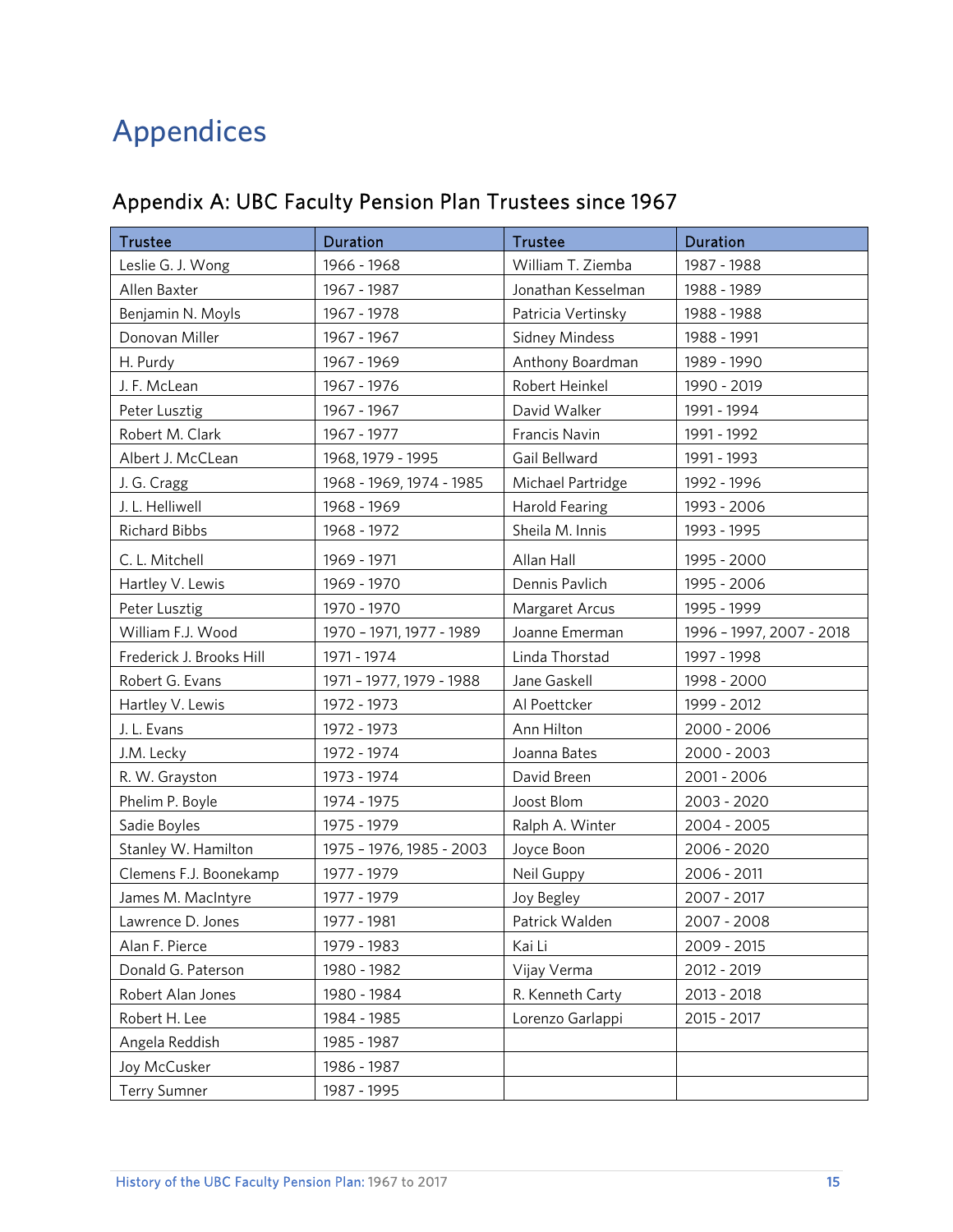Appendix B: Chairs of the UBC Faculty Pension Plan Board of Trustees since 1967

| <b>Chair of the Board</b> | Duration       |  |
|---------------------------|----------------|--|
| Leslie G. J. Wong         | 1966 - 1968    |  |
| Allen Baxter              | 1968 - 1974    |  |
| Robert M. Clark           | 1974 - 1976    |  |
| J. G. Cragg               | 1976 - 1980    |  |
| William F. J. Wood        | 1980 - 1989    |  |
| Stanley W. Hamilton       | 1990 - 2003    |  |
| Joost Blom                | 2004 - Present |  |

### Appendix C: UBC Faculty Pension Plan Executive Directors and Board Secretaries since 1967

| Name                  | Position(s)                                      | Duration       |
|-----------------------|--------------------------------------------------|----------------|
| H.M. Craven (Tony)    | <b>Board Secretary</b>                           | 1967 - 1985    |
| <b>Maureen Simons</b> | <b>Board Secretary</b>                           | 1985 - 1988    |
| Marcelle Sprecher     | Board Secretary, Executive Director - Operations | 1989 - 1997    |
| Dianne Perepelecta    | Board Secretary, Executive Director - Operations | 1997 - 2001    |
| Cheryl Neighbour      | Board Secretary, Executive Director - Operations | 2001 - 2015    |
| Orla Cousineau        | Board Secretary, Executive Director, Pensions    | 2015 - Present |
|                       |                                                  |                |
| Christy McLeod        | <b>Executive Director - Investments</b>          | 1994 - 1999    |
| Diane Fulton          | <b>Executive Director - Investments</b>          | 1999 - 2008    |
| Mike Leslie           | <b>Executive Director - Investments</b>          | 2008 - Present |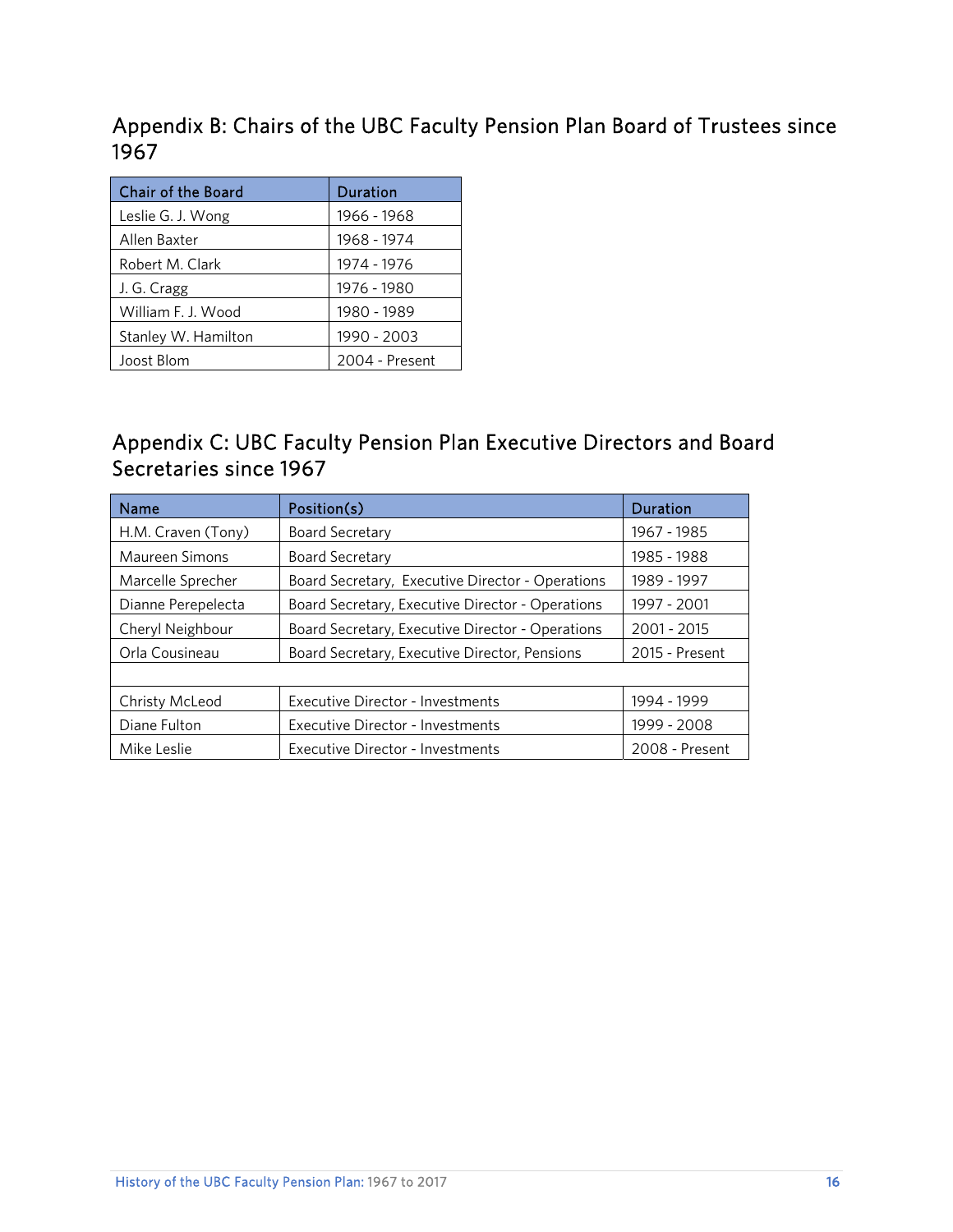## Endnotes

In the notes below, "AR68" refers to the FPP Annual Report for 1968, "AR97" to the Annual Report for 1997, and so on.

2 This was the thrust of Mark H. Ingraham, *Faculty Retirement Systems in Canadian Universities* (U. of Toronto Press,, 1966) , a report commissioned jointly by the Association of Universities and Colleges of Canada, the Canadian Association of

5 Above, footnote 3.

 $^6$  A third alternative was proposed at the Faculty Association meeting to consider the report and was included on the ballot.<br>7 Mama from Babart M. Clark, Asadomia Plannar, to Baard of Covernars, 25 May 1966.

 $^7$  Memo from Robert M. Clark, Academic Planner, to Board of Governors, 25 May 1966.

 $^8$  Held on 22 November 1966.

 $^9$  The Board also approved the appointment of four temporary trustees to act until members of the plan could elect four trustees.

<sup>11</sup> Report, above, footnote 3, paras. 19, 175.<br><sup>12</sup> Ibid., paras. 21-22.

<sup>13</sup> See s. 14.02 and 14.05 of the Plan text, available on the FPP website,<br>http://faculty.pensions.ubc.ca/files/2016/07/FPPPlanRestatementSep30.pdf.

 $\frac{14}{14}$  A number of faculty who were around at the time have confirmed to me that this idea was a factor in the discussions around the framework for the FPP.

<sup>15</sup> AR72 at p. 4. I have not found any figures for how many faculty members had opted not to join the FPP. I have also not found a reference to when TIAA-CREF finally cased to be a Registered Pension Plan that Canadian faculty could contribute to. The 1972 Annual Report noted that the revenue authorities' previously announced intention to de-register had been put on hold.

<sup>16</sup> The UBC PAO has a copy of a letter of 23 June 1972 from H.M. Craven, the Treasurer of UBC (who was also Secretary of the FPP) to E.A. Chater, Director of the Review and Registrations Division of the Department of National Revenue, Taxation, enclosing TIAA-CREF's announcement of their registration, which UBC had received on 21 June, and asking Mr. Chater to confirm that UBC could therefore send UBC faculty's contributions to TIAA-CREF. These contributions had been held in a separate trust pending the Department of National Revenue's decision on whether TIAA-CREF could continue to offer its pension plans in Canada

<sup>17</sup> I have been unable to find how long TIAA-CREF's Canadian registration lasted, but it sold its Canadian business to Sun Life around 1995: AR95 at p. 3.<br> $^{18}$  The t

That was the proportion at the time the rule was abolished in 2005.

19 AR70 at p. 3 notes a one-time receipt from TIAA-CREF of \$640,852, representing these contributions.<br>
<sup>20</sup> AR72 at p. 4.

<sup>21</sup> Report of the Committee on Pensions, above, footnote 3, para. 82. The university raised its contribution from 5% to 10% in

1949 (*loc. cit.*).<br><sup>22</sup> A good part of the Committee on Pensions' report, above, footnote 3, was devoted to the question how this integration should be done: see paras. 98-125.

<sup>23</sup> For an explanation of the ban and an argument for revisiting it, see Association of Canadian Pension Management, *Decumulation, The Next Frontier: Improvements for Defined Contribution and Capital Accumulation Plans* (27 March 2017) at pp. 16-17.

l <sup>1</sup> "Plan approved by Board of Governors at meeting of March 18th, 1924", which two years later formed part of more comprehensive regulations the Board of Governors adopted for annuities and insurance (Minutes of Board of Governors Meeting, April 26th, 1926). These Board of Governors documents were attached to a letter of 16 October 1972 from William F. Heller II, Tax Counsel for TIAA, to Mr. E.A. Chater, Director of the Review and Registrations Division of the Department of National Revenue, Taxation. (Copies held by the UBC PAO.) The 1924 plan stipulated, "The only contracts in connection with the scheme are between the annuitants and the Teachers Insurance and Annuity Association."

University Teachers and the Canadian Association of University Business Officers.<br><sup>3</sup> Report of the Committee on Pensions (committee established by UBC and the Faculty Association with W. White, UBC Bursar, as chair), 31 March 1966, para. 181.

 $^4$  I have not traced the actual date the committee was set up, but Robert M. Clark, a Professor of Economics who held the title Academic Planner, refers in his memo to the Board of Governors dated 25 May 1966 to the committee having been set up more than two years before.

<sup>10</sup> Ingraham, *supra* footnote 2 at p. 10. Dr. Ingraham was invited by the Committee on Pensions to comment on its proposals for the FPP; see Robert M. Clark's memo to the Board of Governors dated 15 November 1966, "Evaluation of the Proposed University Pension Plan and TIAA-CREF by the Criteria Proposed by Dean Mark Ingraham in his Report 'Faculty Retirement Systems in Canadian Universities'". Ingraham essentially supported the model chosen.